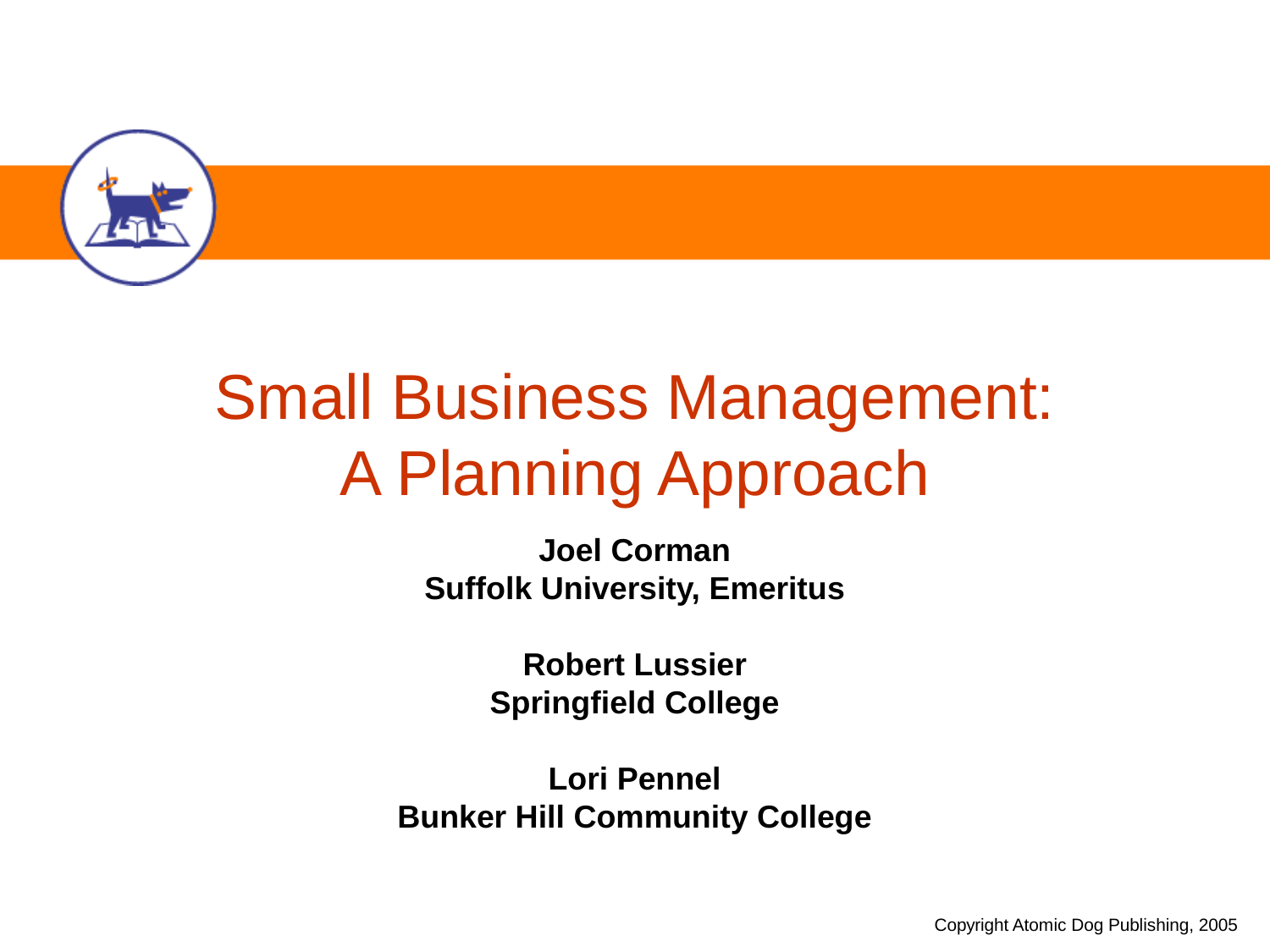

### **PART 1 The Small Business**

### **CHAPTER 2 Legal Forms of Ownership**

Copyright Atomic Dog Publishing, 2005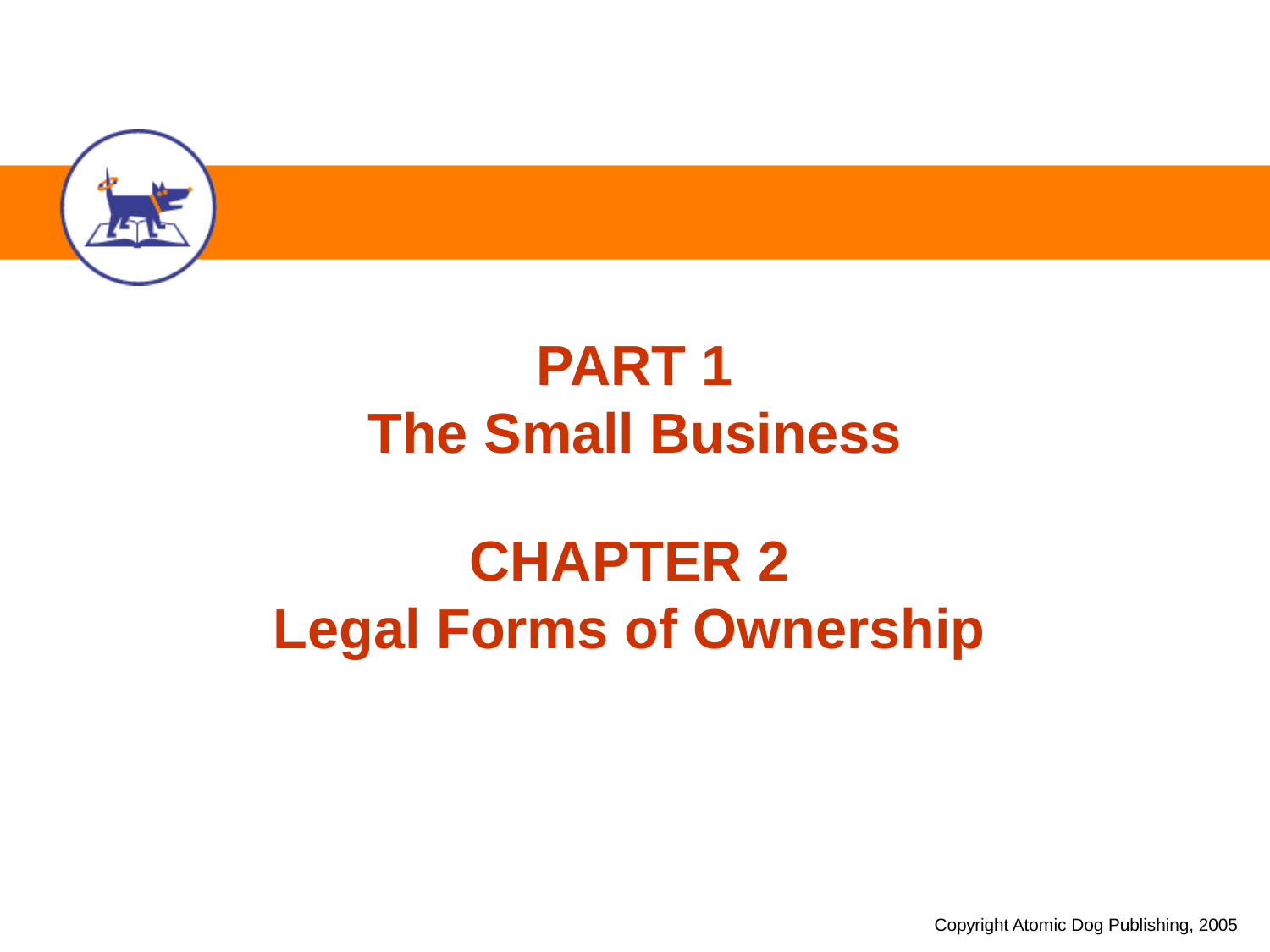### 2-1 Introduction

- It is important to consider what form of ownership the business will take.
- There are several organizational formats to choose from and this would determine the amount of taxes payable, legal obligations and survival of the organization
	- Proprietorship
	- Partnership (including both the general and limited forms)
	- Corporation (including both the C corporation and the S corporation)
- The tools and techniques used to operate a business are universal, however, the ways to choose and organize are not.

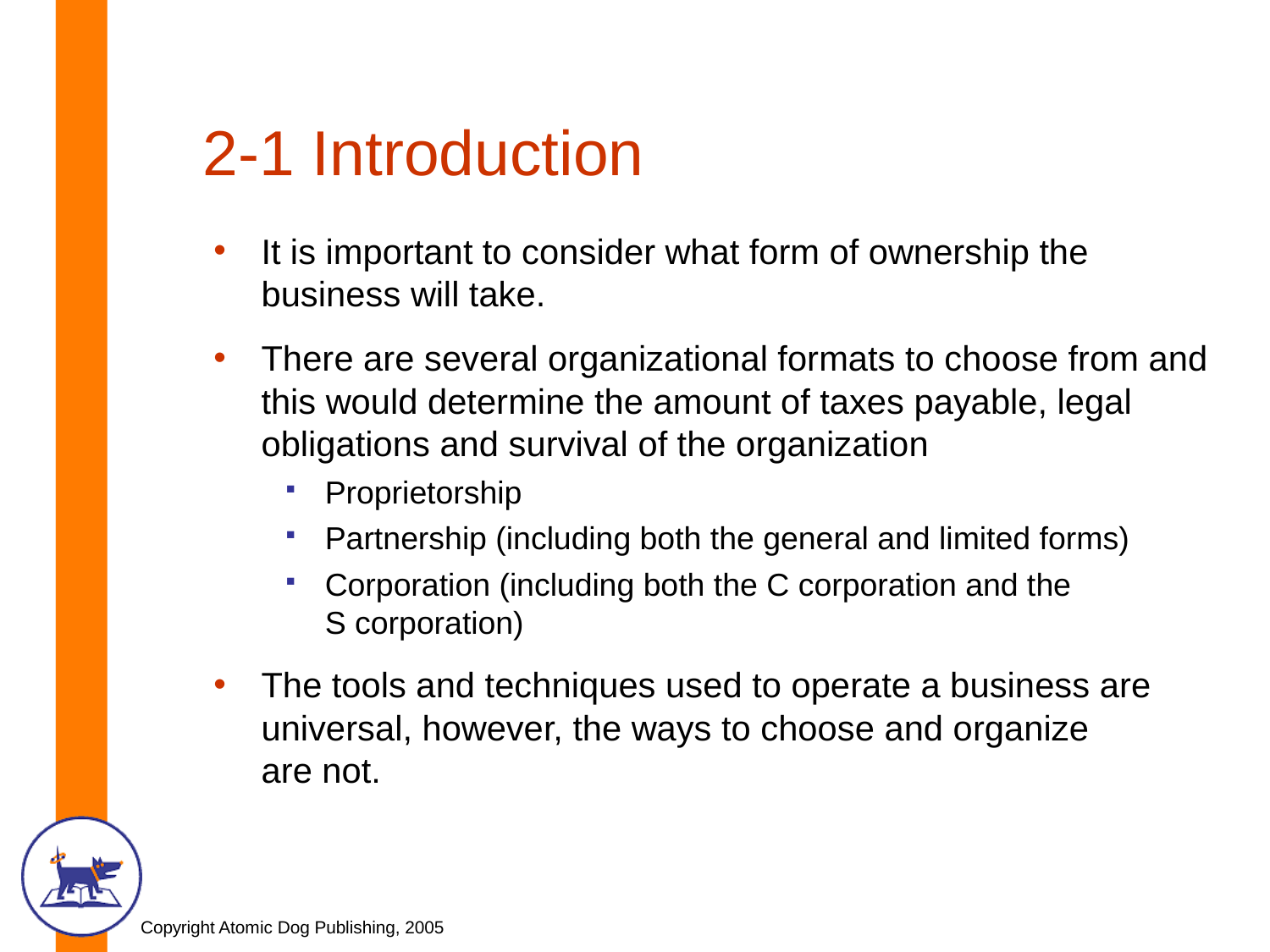### 2-2 Sole Proprietorship

- An unincorporated business owned and operated by one person.
- This is the most common form of ownership, with 17.2 million single proprietorships.
- A single proprietor, receives all the profits of the business but also bears all the costs and has unlimited liability from the firm's operations.
- For a new business owner, this form of ownership is the easiest and least expensive to set up.

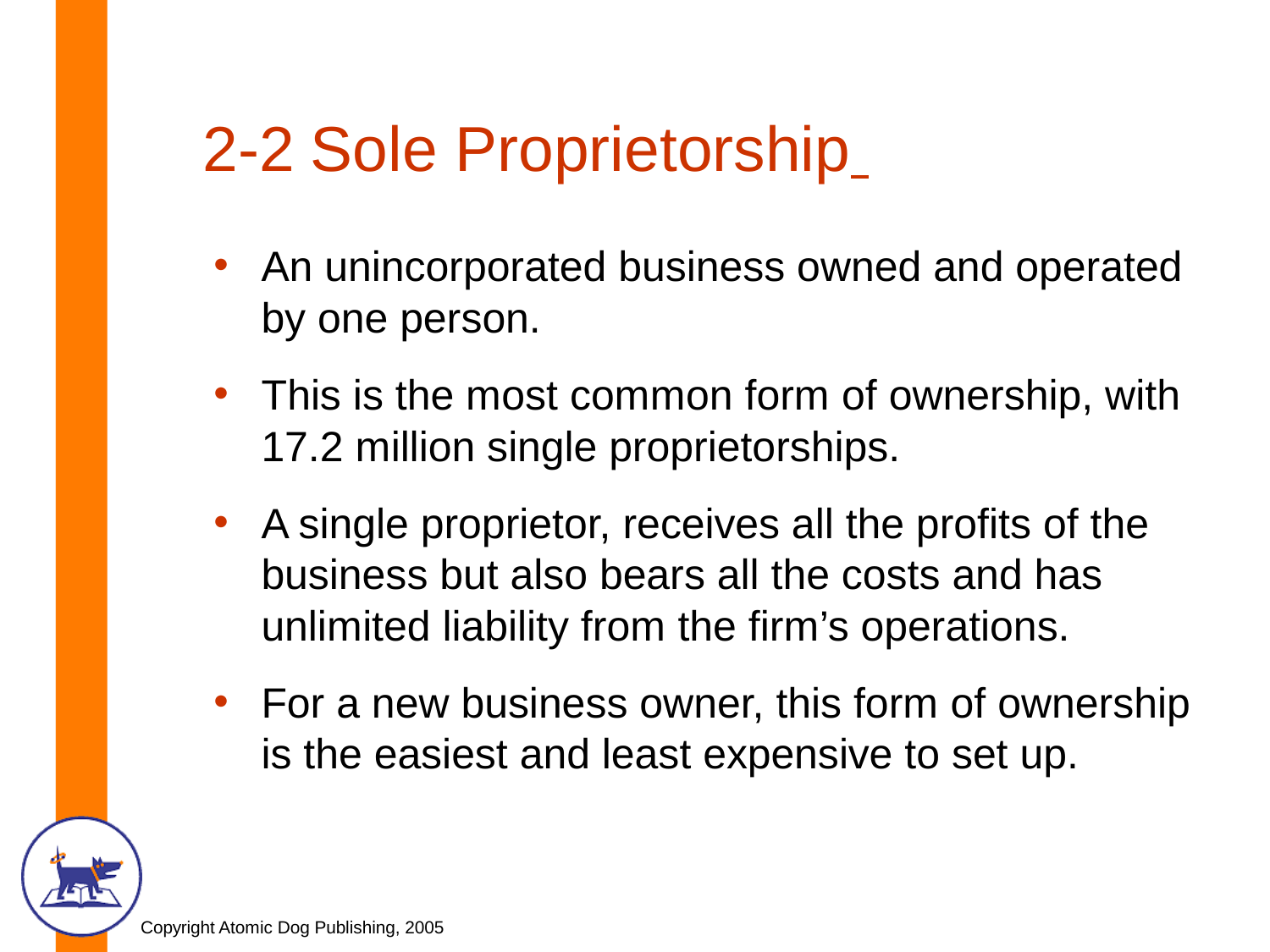## 2-2 Sole Proprietorship (contd.)

Percentage of sole proprietors, partnerships, and corporations

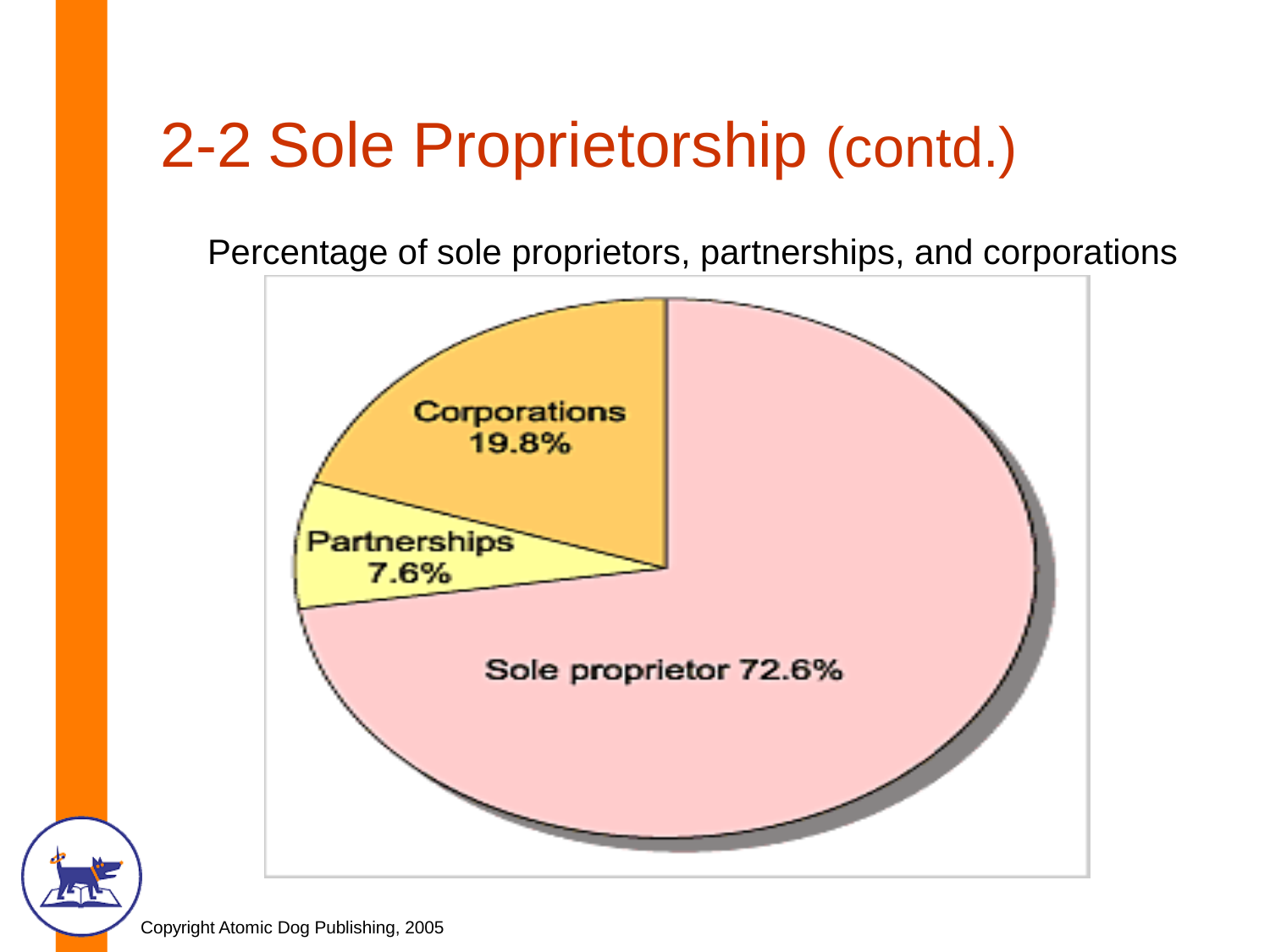# 2-2a Advantages of Proprietorship

- The reasons for the popularity of proprietorships are:
	- **Ease of start-up**
	- Profits
	- **Filter** Freedom to manage as you choose
	- **Few legal restrictions**
	- **Easy to dissolve**
	- Taxes

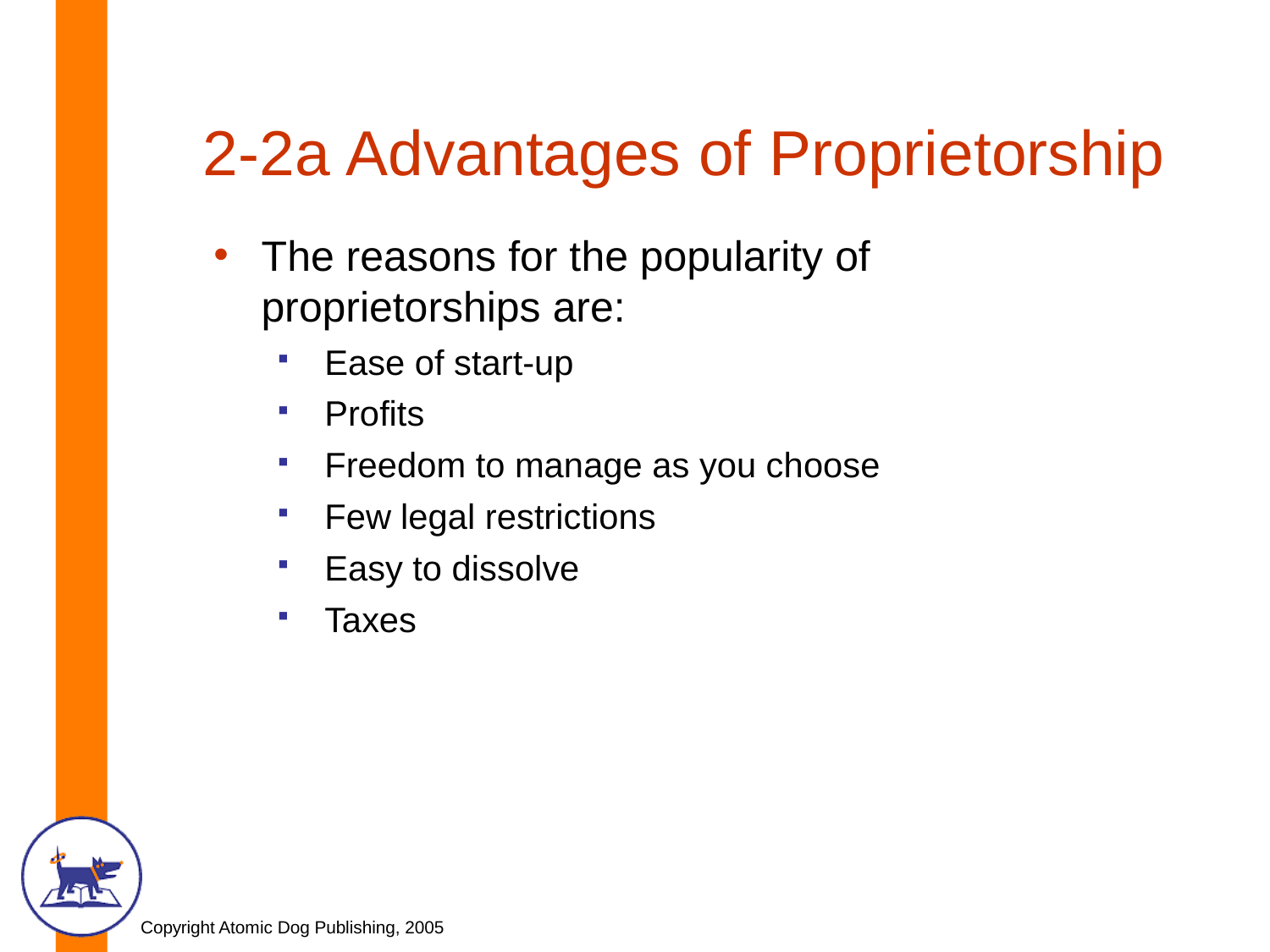# 2-2b Disadvantages of Proprietorship

- Some of the disadvantages of a sole proprietorship firm are:
	- **•** Unlimited liability
	- **•** Difficulty in raising capital
	- **Maintaining the overall direction of the business**
	- Demise of the firm

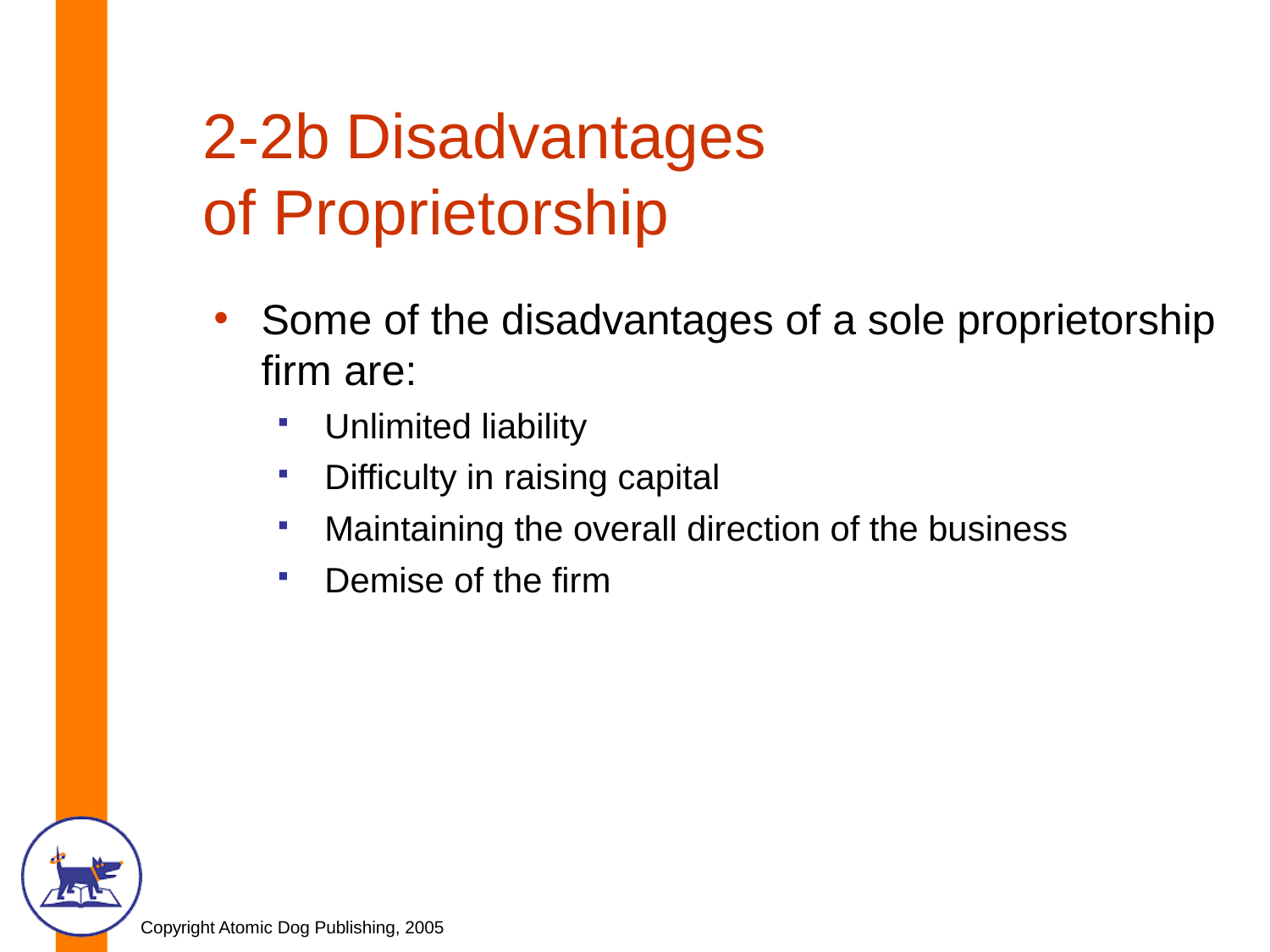### 2-3 Partnership

- A partnership is an association of two or more people who carry on as co-owners of a business.
- There are two basic kinds of partnerships
	- General partnership:
		- Partners active in the operation of the business
		- Shares all responsibilities, profits, and liabilities
	- **Limited partnership** 
		- Partner does not take active part in the management of the business
		- Has limited liability

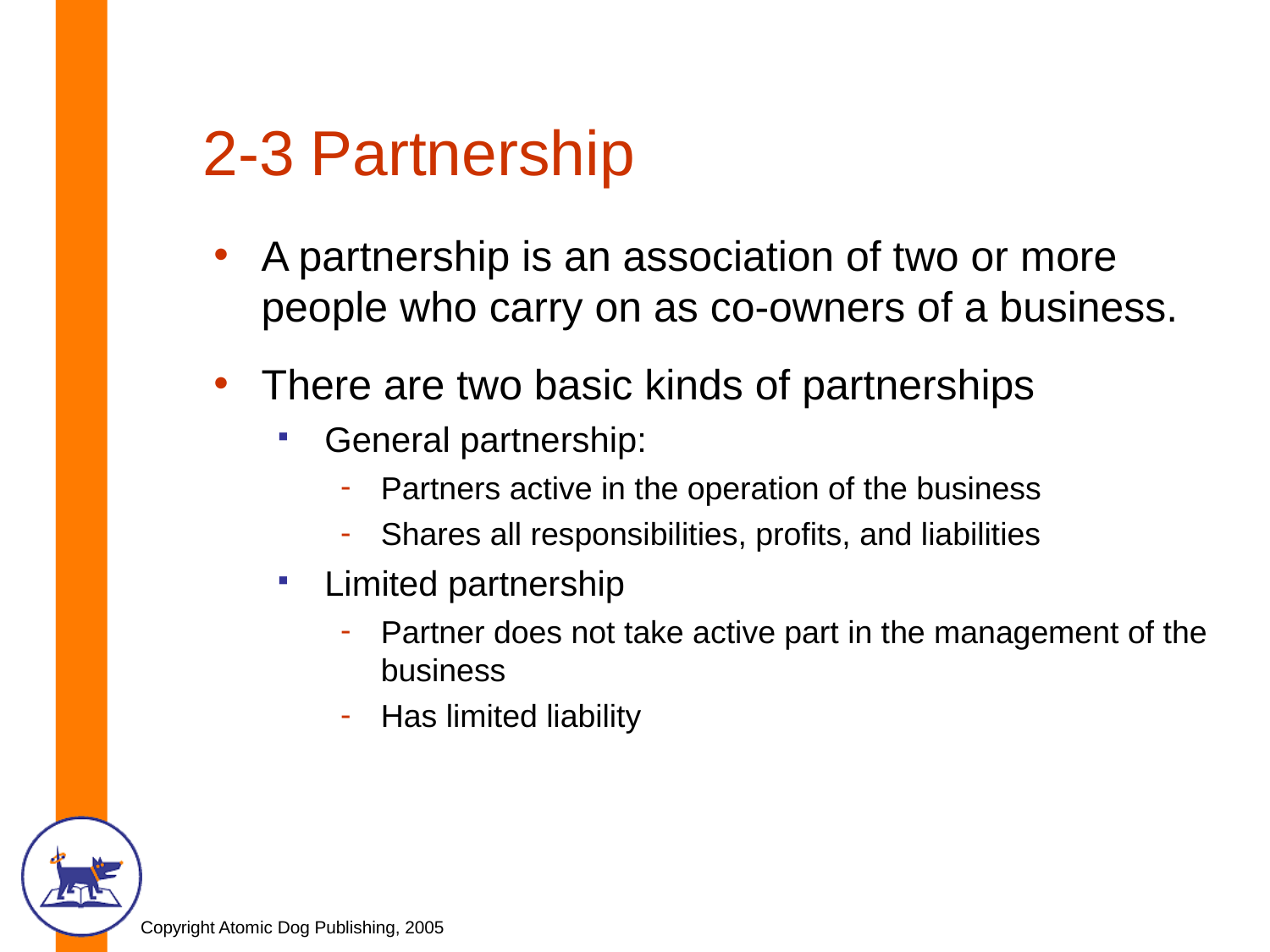### 2-3a Forms of Partnership

- Partnerships, are similar to proprietorships, in many ways
- Advantages of partnership firms:
	- Partnerships are not difficult to form.
	- All partners are owners and therefore there is a share in the profits.
	- All partners have the right and freedom to manage the business.
	- **There are few legal restrictions.**
	- **The organization is easy to dissolve.**
	- Partners are taxed individually and not as a business.

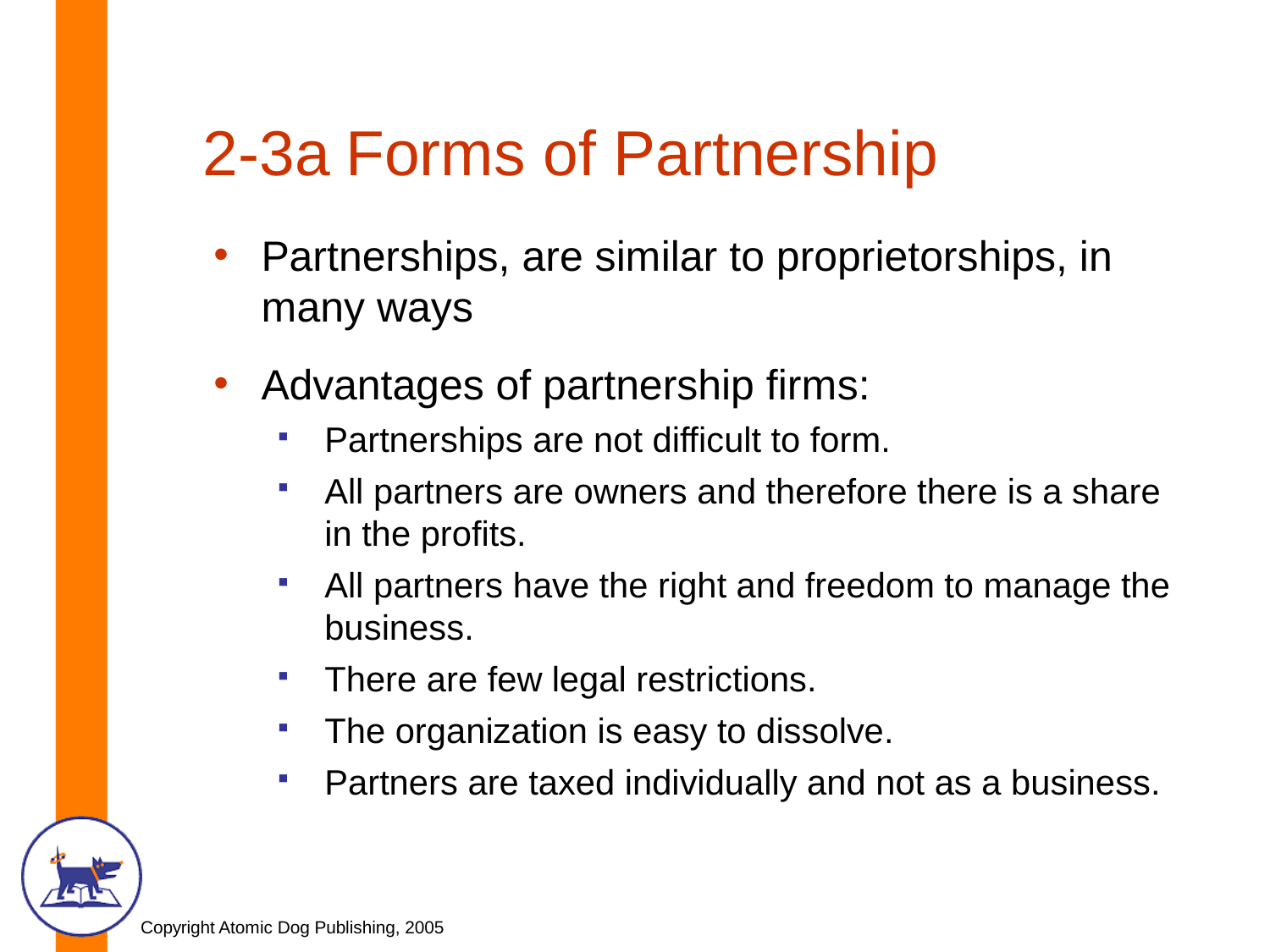### 2-3a Forms of Partnership (contd.)

- Disadvantages of partnership firms:
	- Each partner is liable for the debts of the organization.
	- Raising capital can be difficult.
	- As the business grows, management becomes difficult.
	- There is limited opportunity for employees and the rights of control and ownership reside with the partners.
	- Death, imprisonment, or insanity automatically terminate the firm unless the partnership agreement states otherwise.

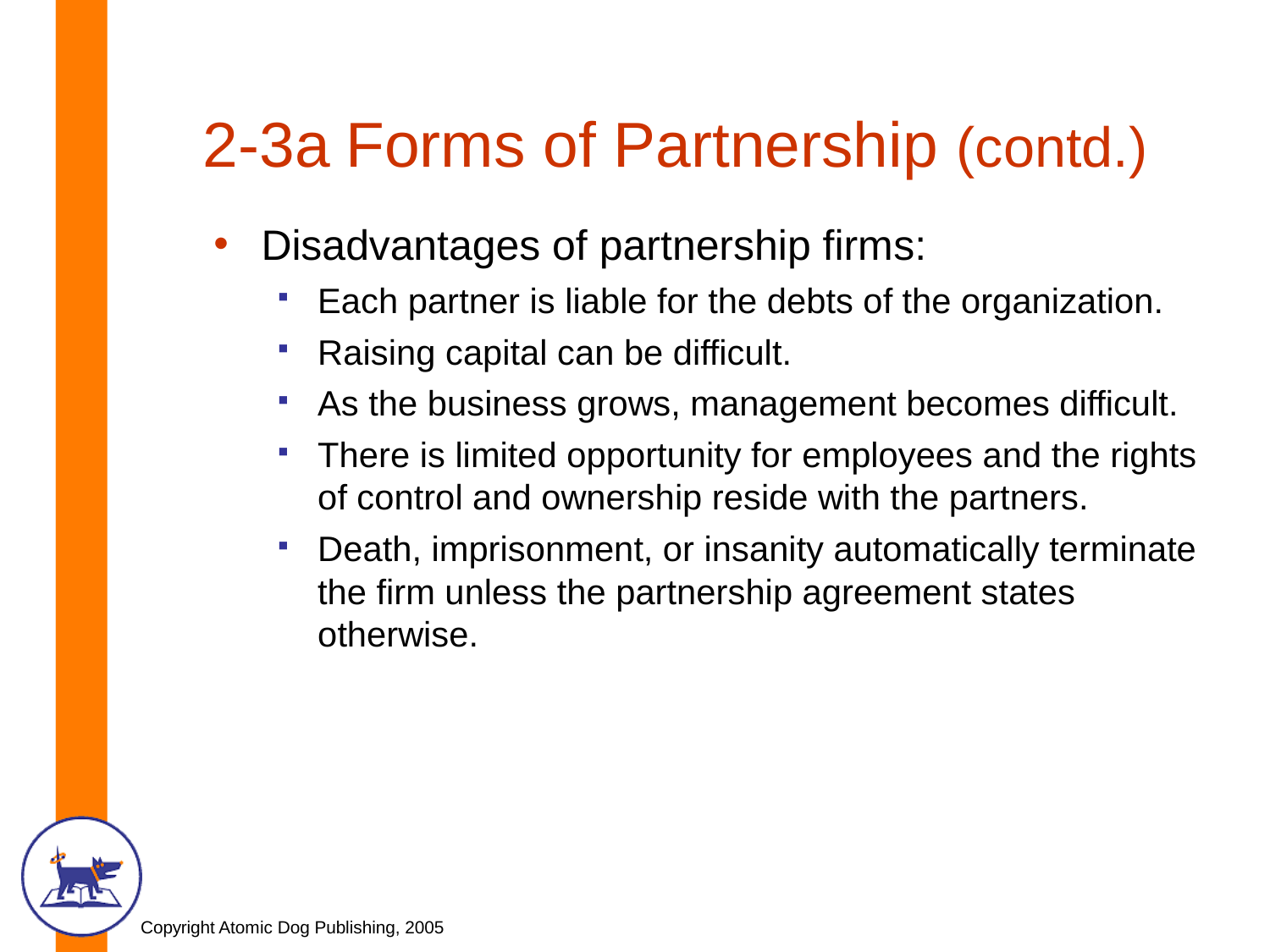### 2-3b General Partnership

- All partners participate actively in operating the business.
- All partners share the responsibilities involved in running the firm.
- Unlimited liability, which increases corresponding to the expansion of the business
- The management becomes complex, as too many partners are involved in decision making.

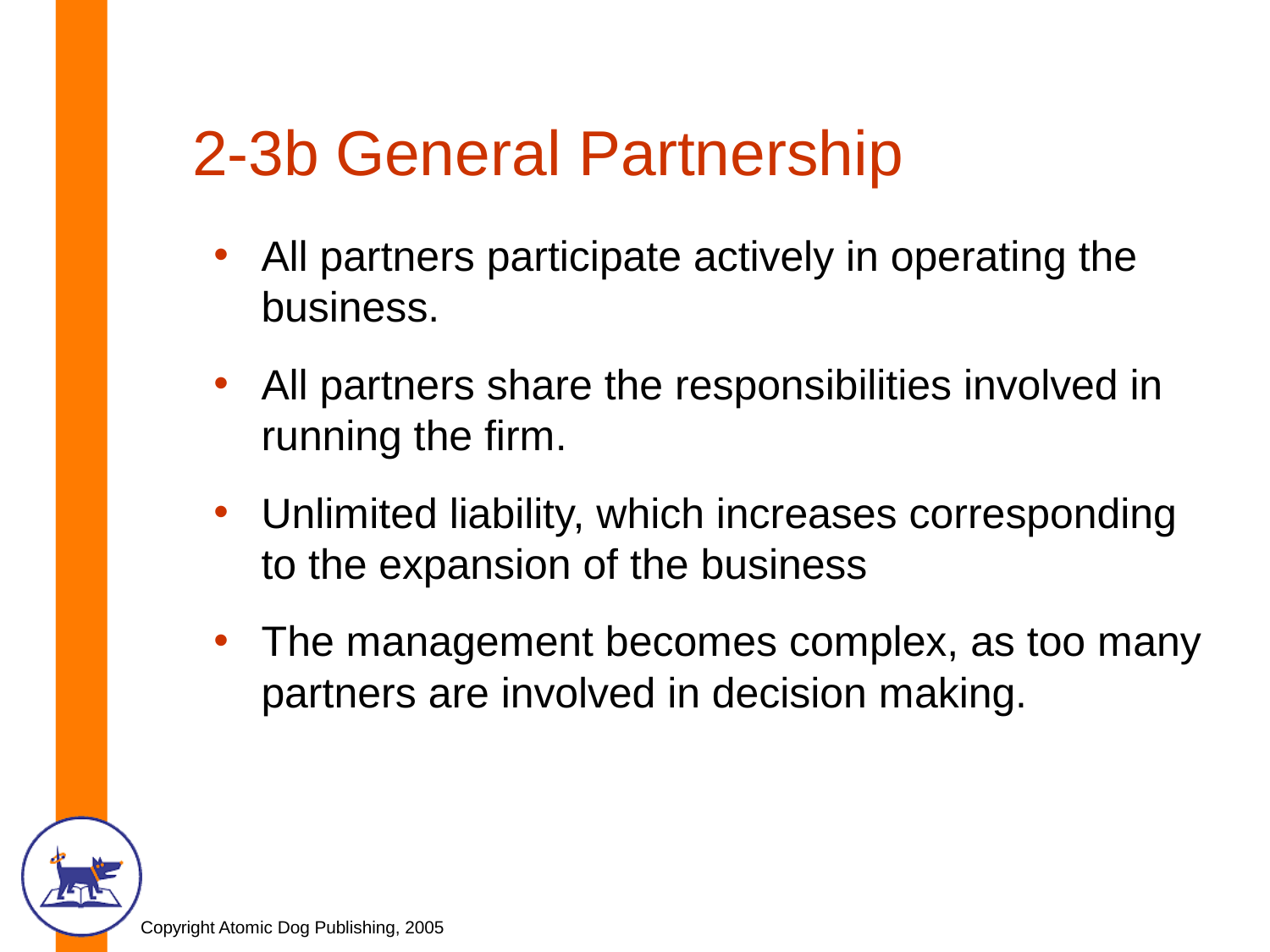### 2-3c Limited Partnership

- Limited partnerships are created in order to limit liability of the partners and to facilitate the contribution of capital.
- Lets partners carry on as co-owners, with certain partners having more responsibility and power than others.
- The general partners carry more liability than the limited partners, whose roles are also limited.
- The limitations of limited partners involve both liability and management obligations.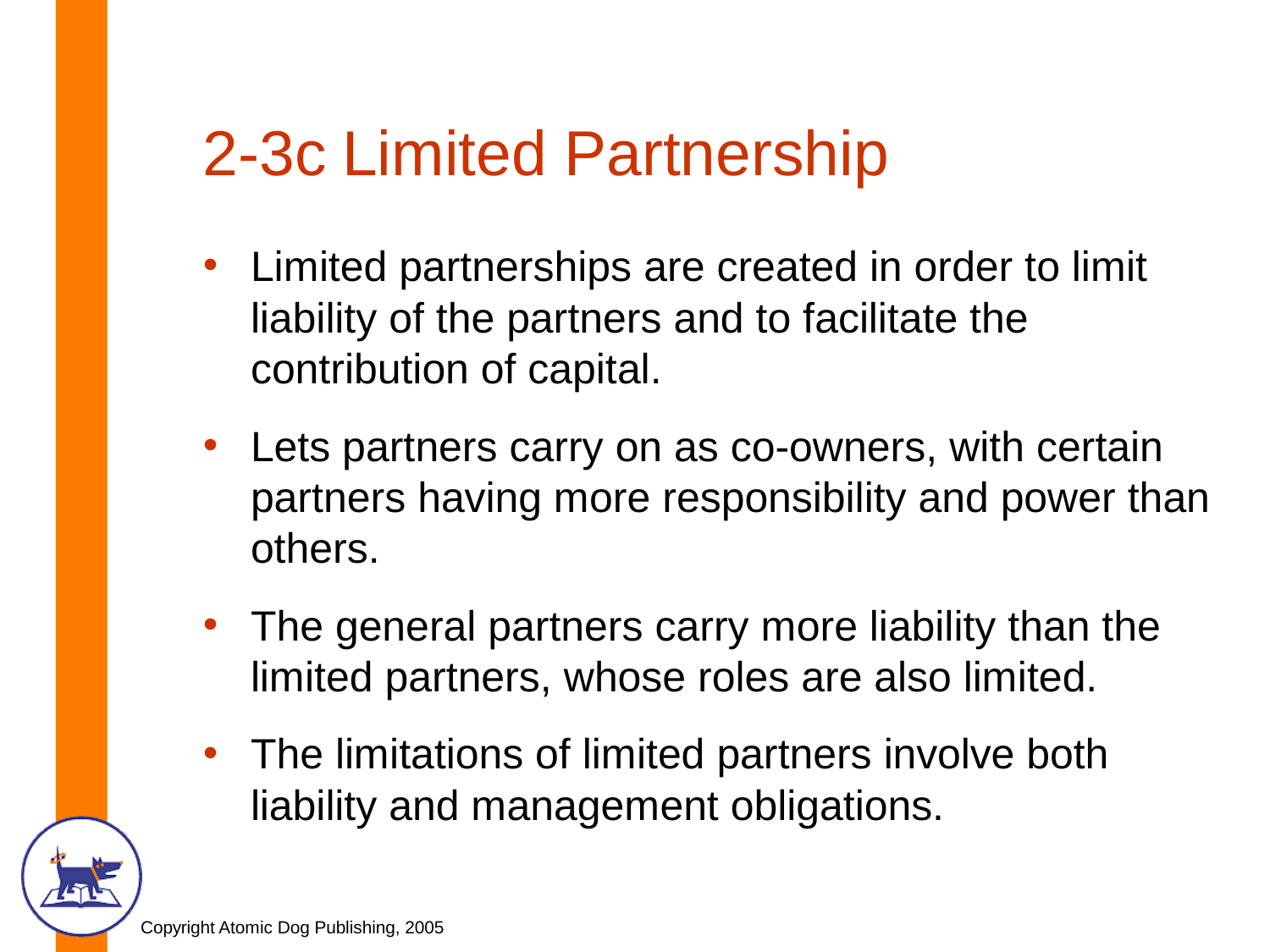## 2-3d The Partnership Agreement

- A partnership agreement is a written document (articles of agreement) that sets forth all the terms under which the partnership is to operate.
- The partnership could be an oral agreement, but is generally not done that way.
- Writing down the terms of the partnership may eliminate future disputes.
- The agreement should spell out the status, responsibilities, and authority of each partner.
- A written partnership agreement sets forth the details and terms of the partnership for the protection of each partner.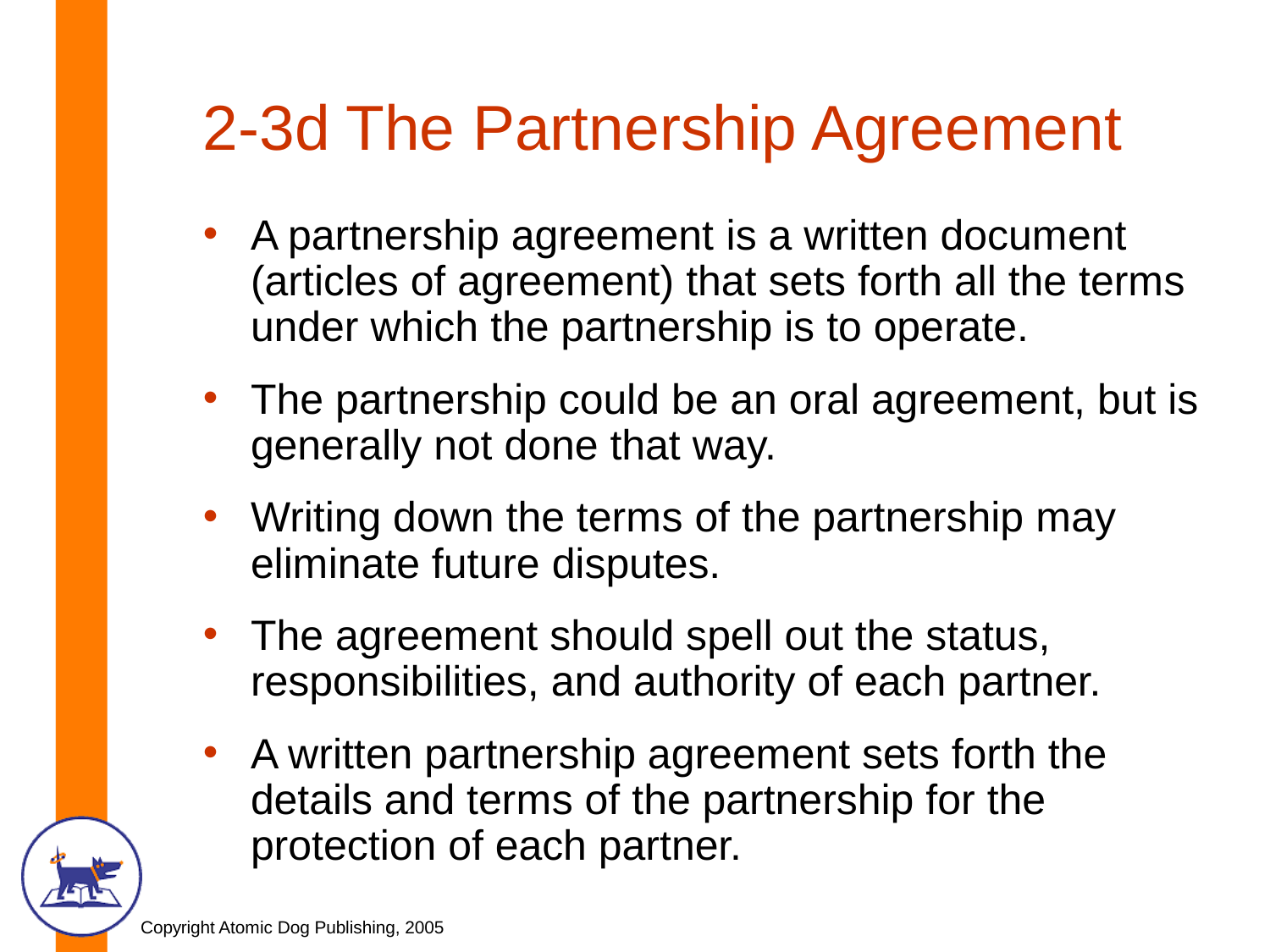## 2-3d The Partnership Agreement (contd.)

- Each partnership agreement contains clauses specific to the organization and its principals.
- Having a written agreement forces everyone to be specific and detailed, which remains as legal reminders of what has been approved.
- In the absence of a written agreement, terms of the Uniform Partnership Act apply.

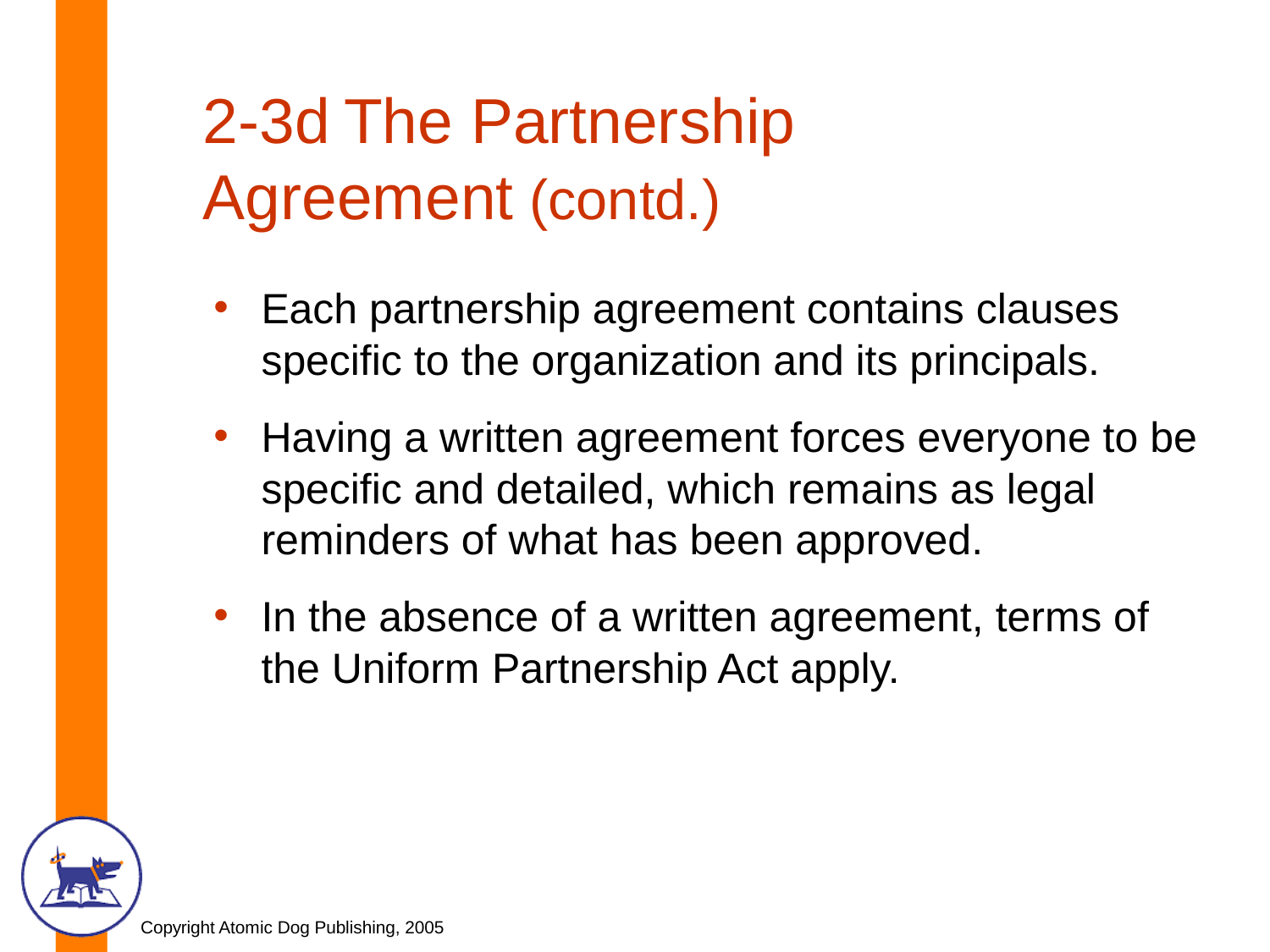## 2-3d The Partnership Agreement (contd.)

Model partnership agreement

Name of the partnership. What have you decided to name your business?

**Purpose of the business.** Why did you create this business, and what will the business do?

Location. Where will the business be located physically?

**Duration of the partnership.** How long do you think the firm will operate? It is possible to have a partnership that lasts on a continuing basis (at least as long as all partners are alive) or one that is of short duration or established for a specific purpose and /or time.

**Name and legal address of all partners.** Who are the partners in your business and where do they reside?

Contribution of each partner to the business. This spells out who contributed specific assets to the organization. Contributions may consist of cash, real estate, skills, contacts, or any other form of assets.

Terms specifying the distribution of profits and losses. Because the partnership income and expenses are treated as ordinary income and expenses as far as federal and state taxes are concerned. it is best to specify each partner's appropriate percentage of ownership and distribution. All partners need this protection. Shares of profits and/or losses may not be equal. Spell it out!

Terms specifying partners' compensation. Some partners may be paid a salary or commission because of their activity in the business. This compensation can be in addition to their share of the profits. Generally, if one partner is more active or makes a bigger contribution to the organization than other partners, that partner is entitled to additional compensation.

**Definition of profits.** Because each partner is entitled to a specific percentage of the profits, it is best to know how profits are determined: Which expenses are costs of doing business and which are personal? Obviously, the higher the business expenses, the less profit there is to be divided.

**Provisions for answering questions.** Important questions should be resolved before you begin business operation: How may a new partner be added or a current partner deleted? How will the partnership be dissolved or sold, and how will the assets be distributed?

Provisions governing how the absence or disability of a partner will be handled. For example, will the partnership continue? Will the salary or asset distribution remain the same? Is a disabled partner still responsible for the firm's debts?

**Provisions for altering the partnership agreement.** Nothing lasts forever. Times and circumstances change, and partnership agreements should contain provisions to accommodate change.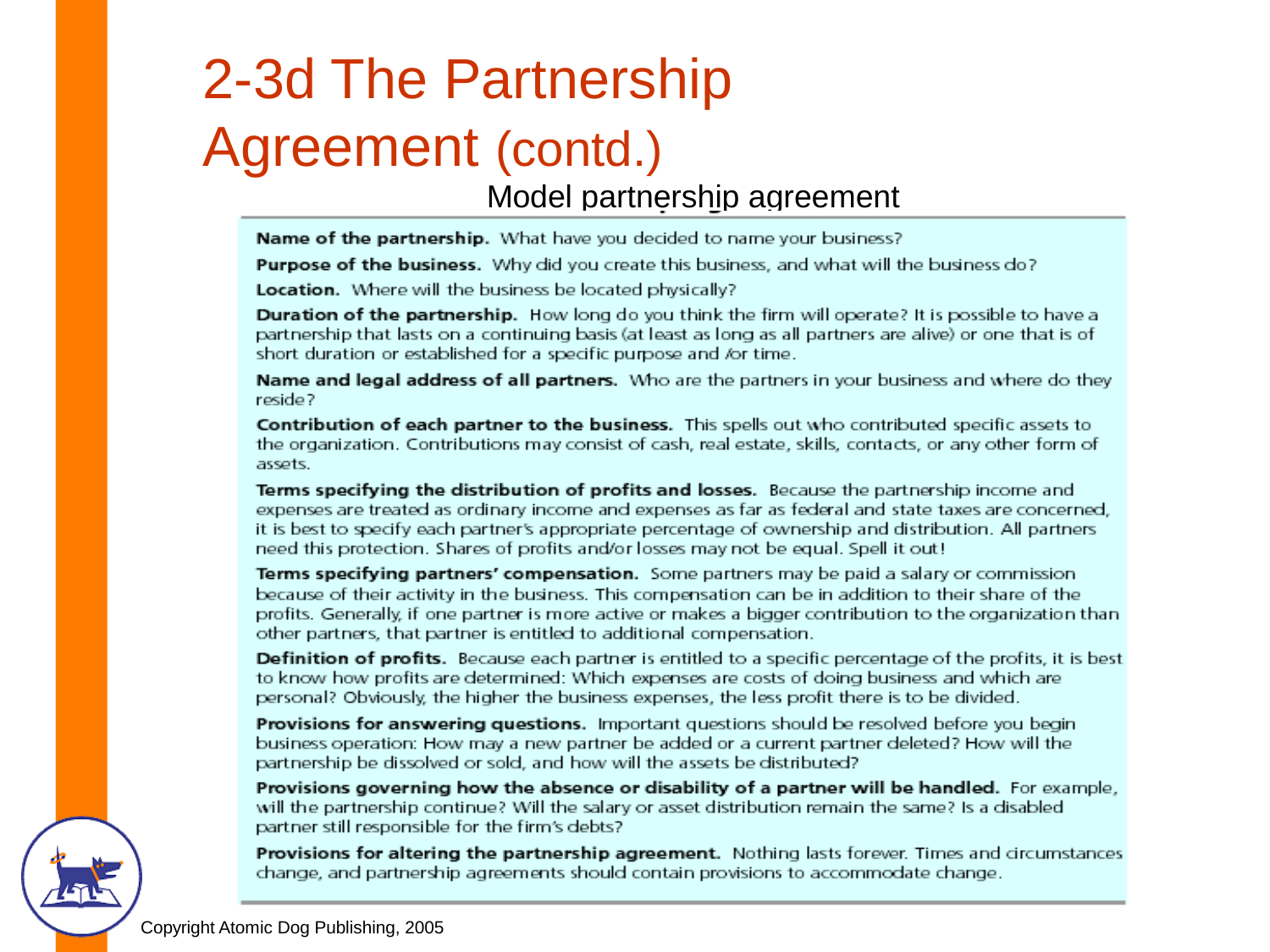## 2-3e Uniform Partnership Act

- If partners lack a written partnership agreement, the Uniform Partnership Act (UPA) stipulates the rights and obligations of each of the partners engaged in the operation of an organization.
- The UPA defines a partnership as "an association of two or more persons to carry on as co-owners of a business for profit."
- A partnership commonly includes three elements:
	- Common ownership
	- Equal sharing of profits and losses
	- **The right to participate in managing partnership** operations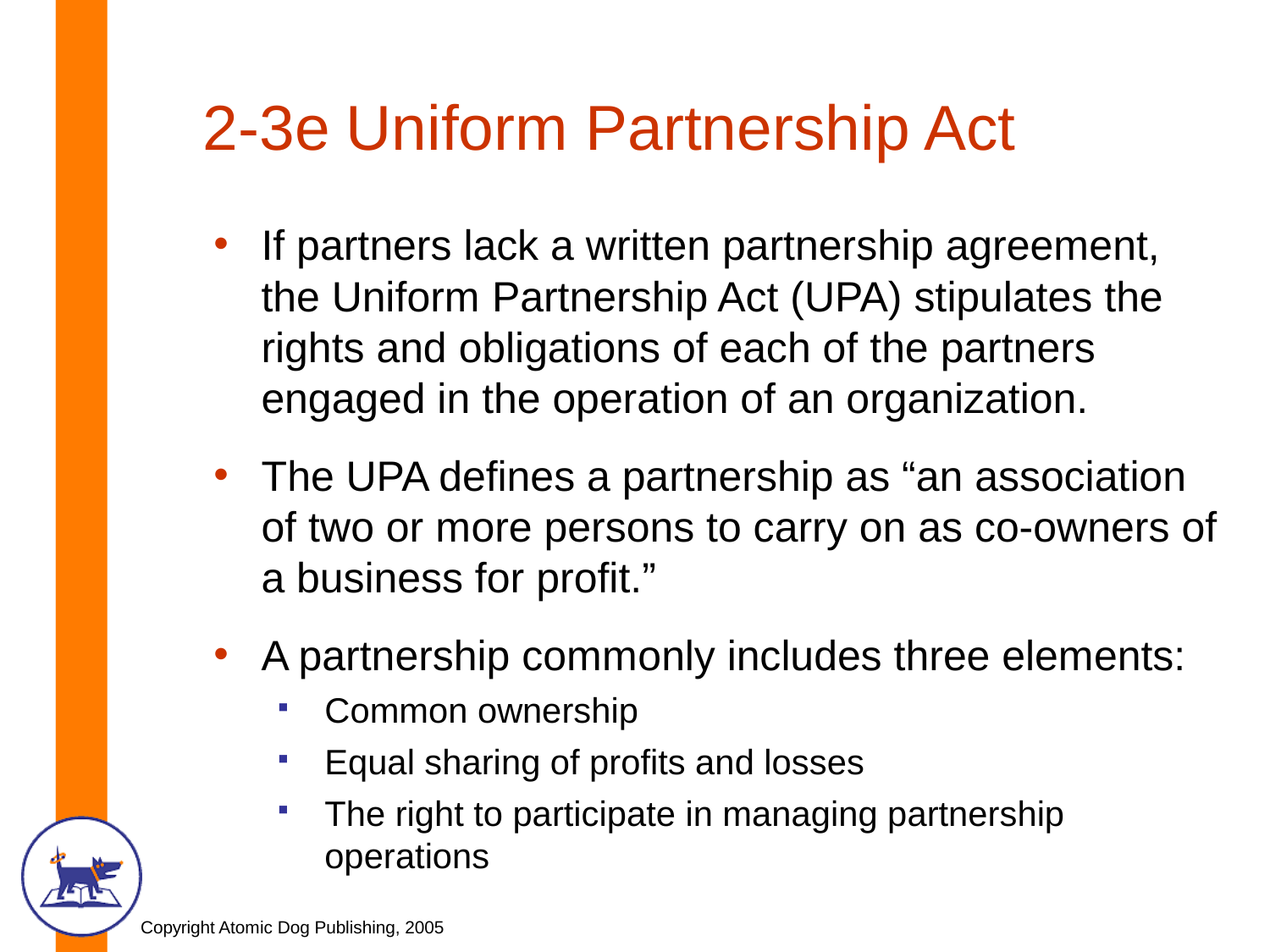## 2-3e Uniform Partnership Act (contd.)

- In general, under the law, each partner has the right to do the following:
	- Share in the business's management and operation
	- Share in the business's profits
	- **Receive interest on any advance made to the business**
	- **Receive compensation for expenses having to do with** the business
	- **Have full access to the partnership's books and records**
	- **Receive formal accounting of all business affairs**

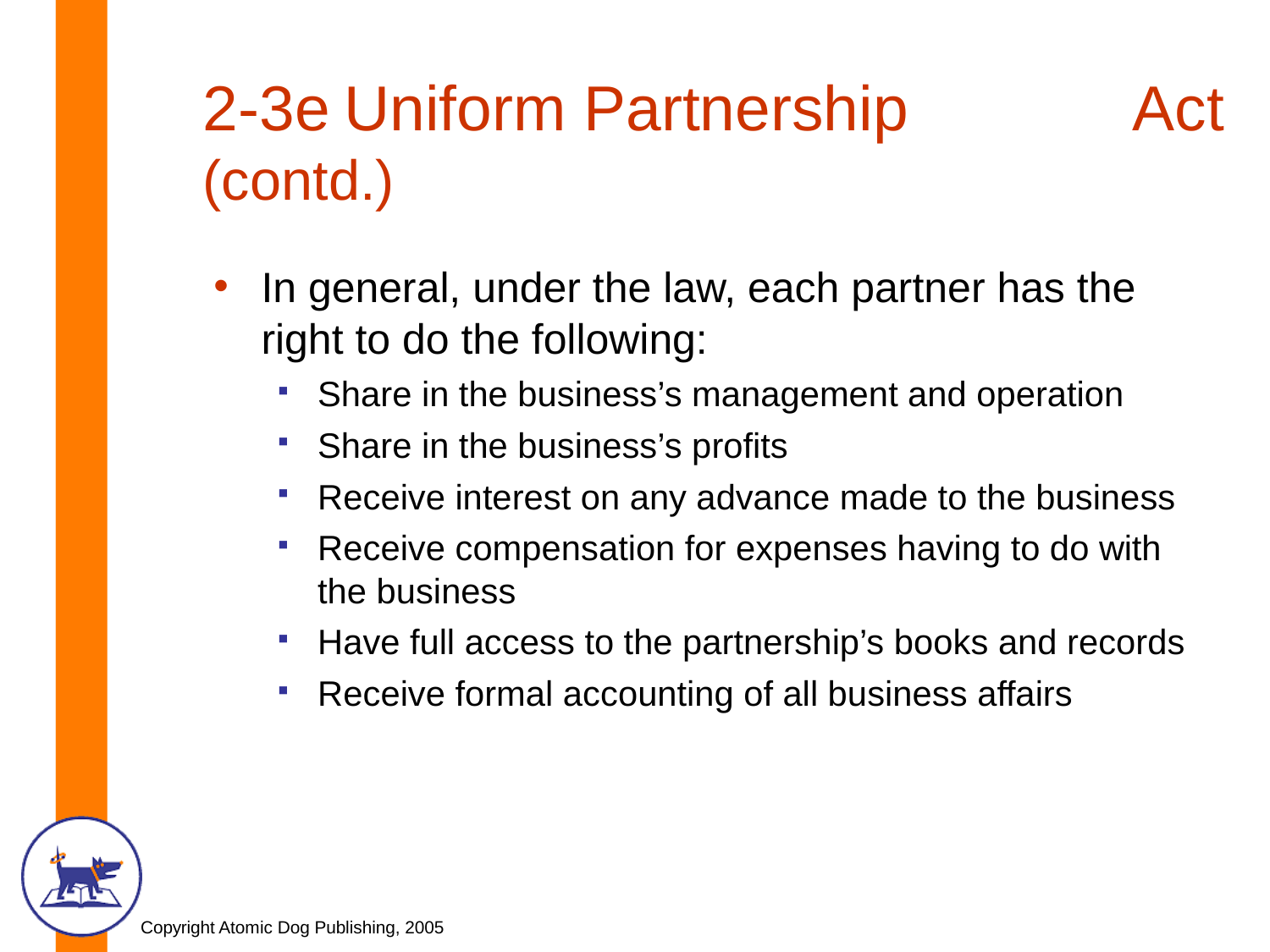# 2-3e Uniform Partnership Act (contd.)

- Partners' obligations are:
	- Share in partnership losses
	- Work without salary, if necessary
	- Abide by majority vote of partners' decisions regarding organization operation
	- Make available to all partners all information regarding business affairs
	- Give formal accounting of all business affairs
- Other types of partnerships are:
	- Secret partner
		- An owner who takes an active role in the business but does not want to reveal his/her identity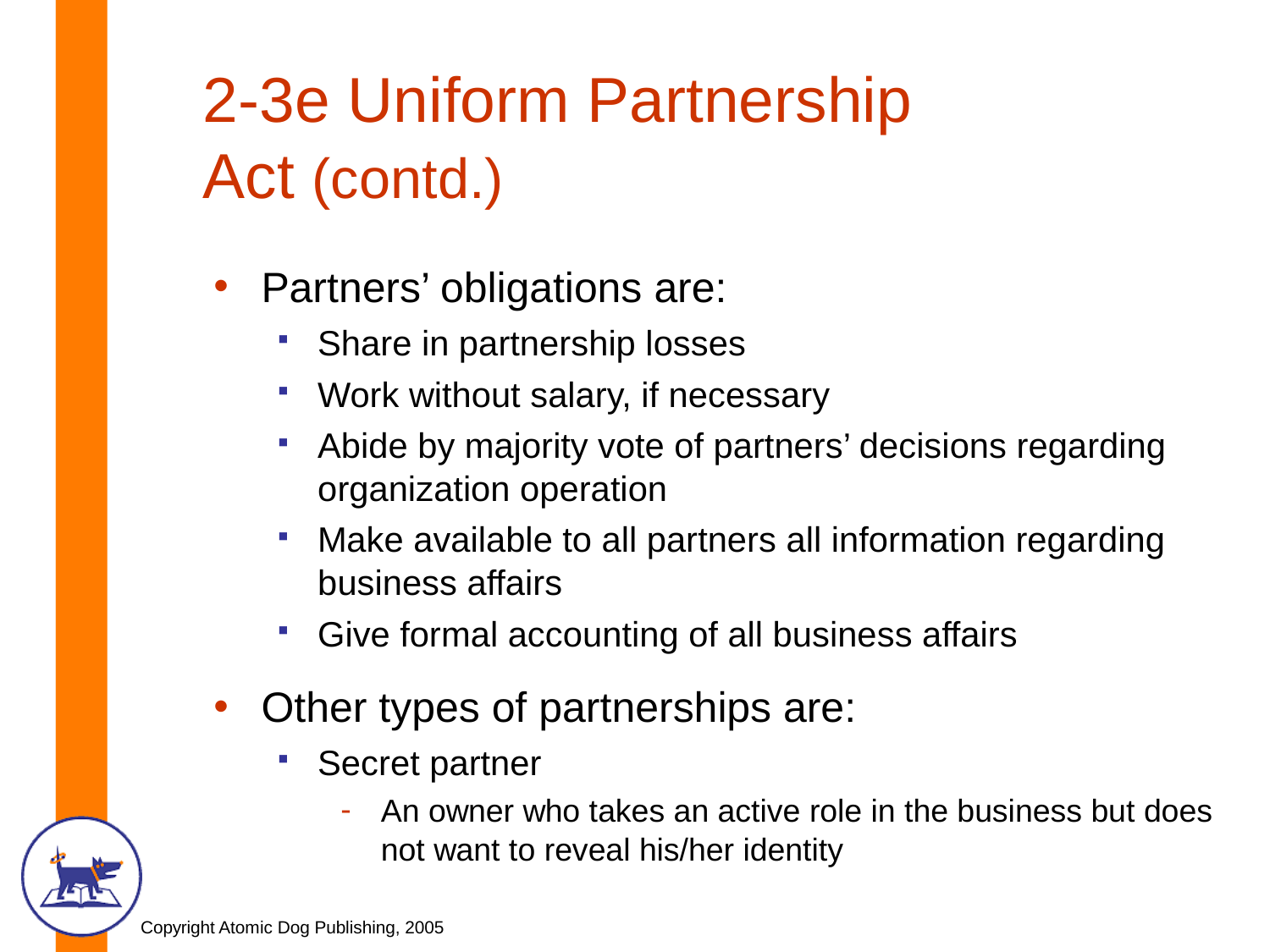# 2-3e Uniform Partnership Act (contd.)

- Silent partner
	- An owner who takes an active part in the business but may not be known to the public
- Dormant partner
	- An owner who plays no active role and at the same time remains unknown to the public
- Nominal partner
	- An individual who does not own the business but suggests to others by words or deeds
- Senior partner
	- A general partner who has been with the partnership a long time and owns a large share of the business
- Junior partner
	- An individual who has been with the business a short time and is not expected to assume great responsibility for major decisions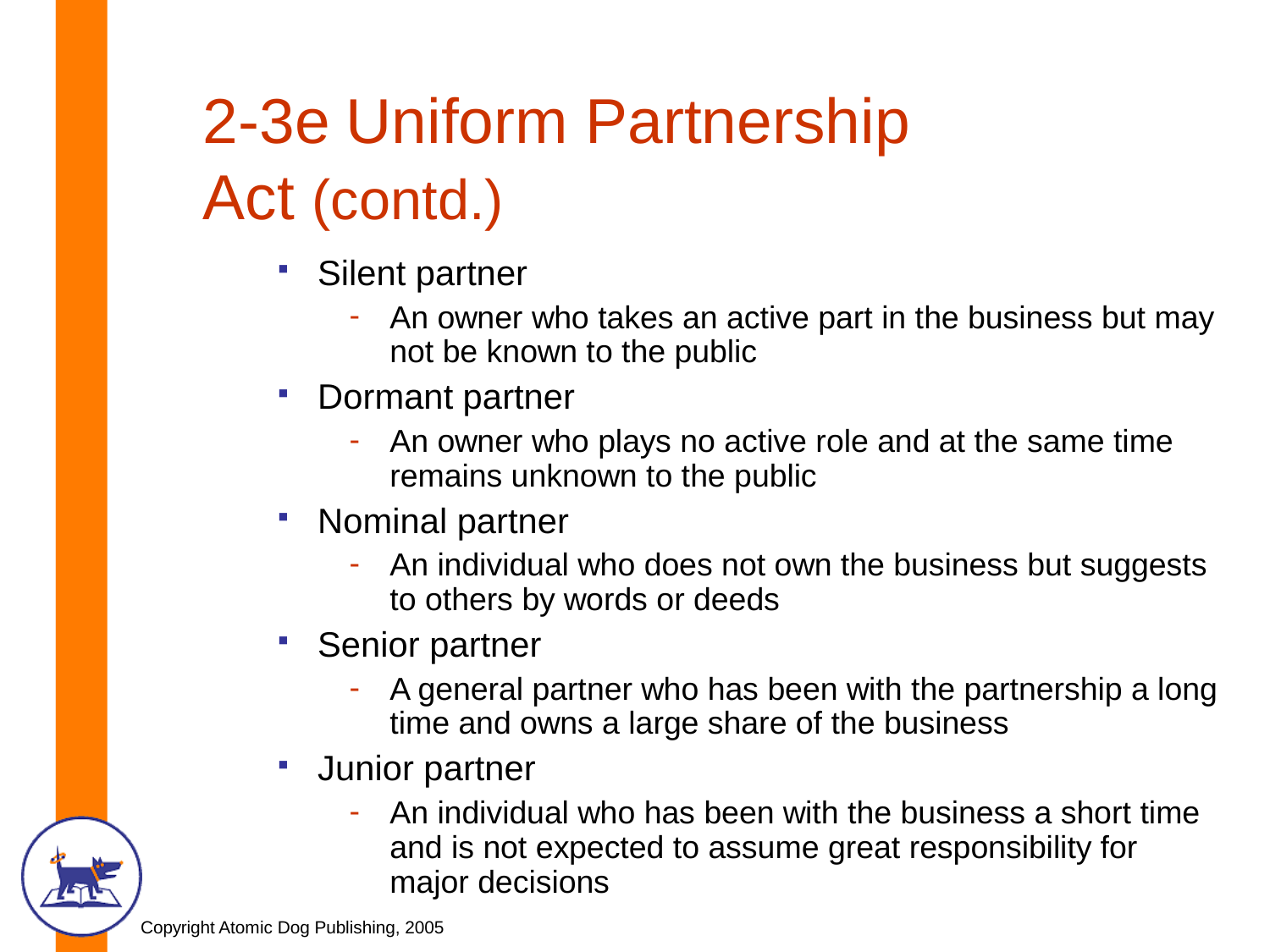## 2-4 Corporations

- The corporate form of ownership was established to overcome problems inherent in proprietorships and partnerships.
- A corporation is an association of individuals united for a common purpose and permitted by law to use a common name and to change its members without dissolution of the association.
- The corporation carries on a business in its own name and exists as a separate legal entity.
- It can raise capital by either selling ownership (stock) or borrowing (issuing bonds).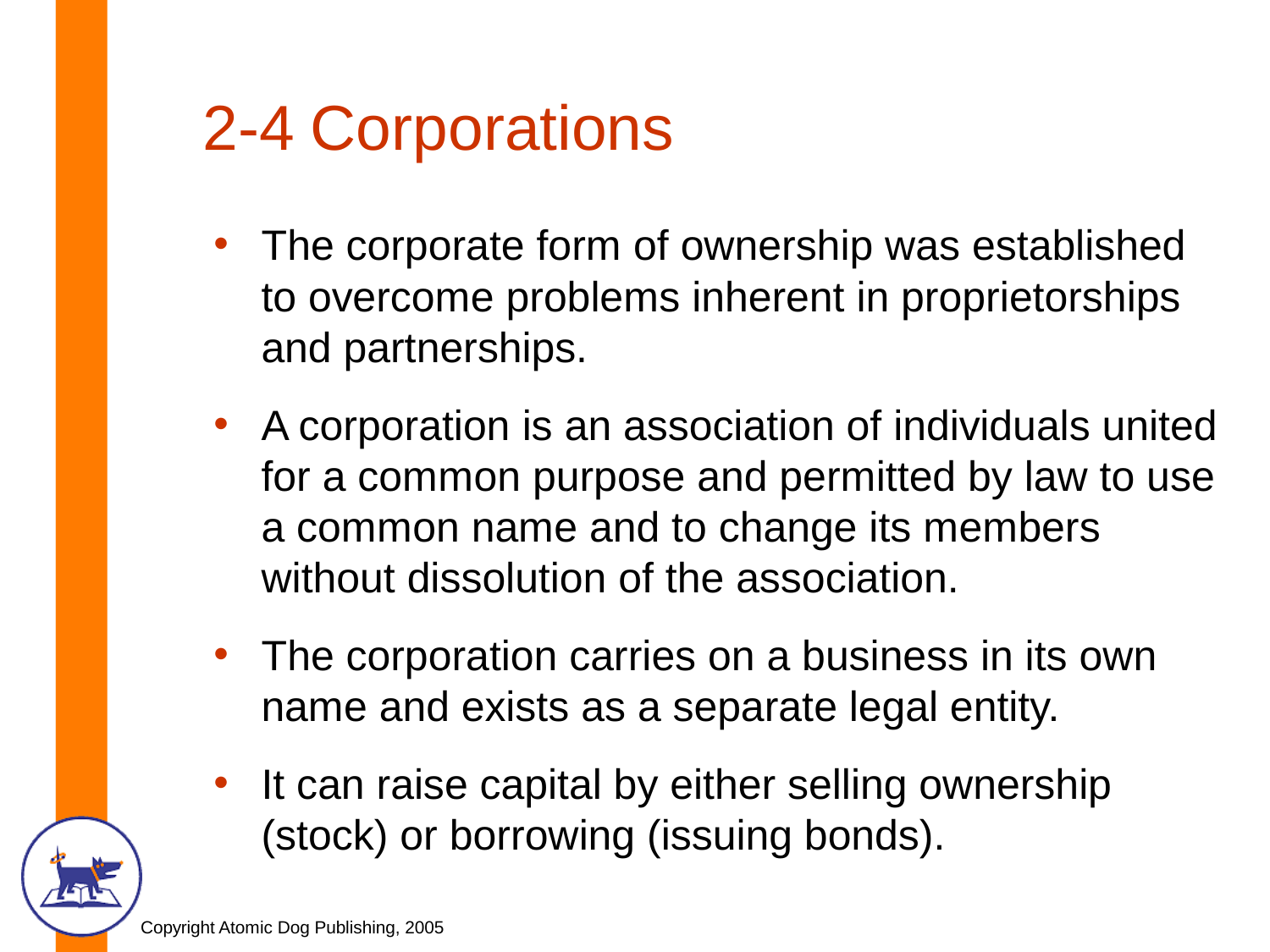### 2-4 Corporations (contd.)

- Ownership of the corporation is established with the issuance of shares of stock.
- Individual owners, as stockholders, have no liability for corporate debt.
- Foreign corporation, are companies which are incorporated in a different state from the one where they operate, because of favorable laws, rules, regulations, and tax benefits.

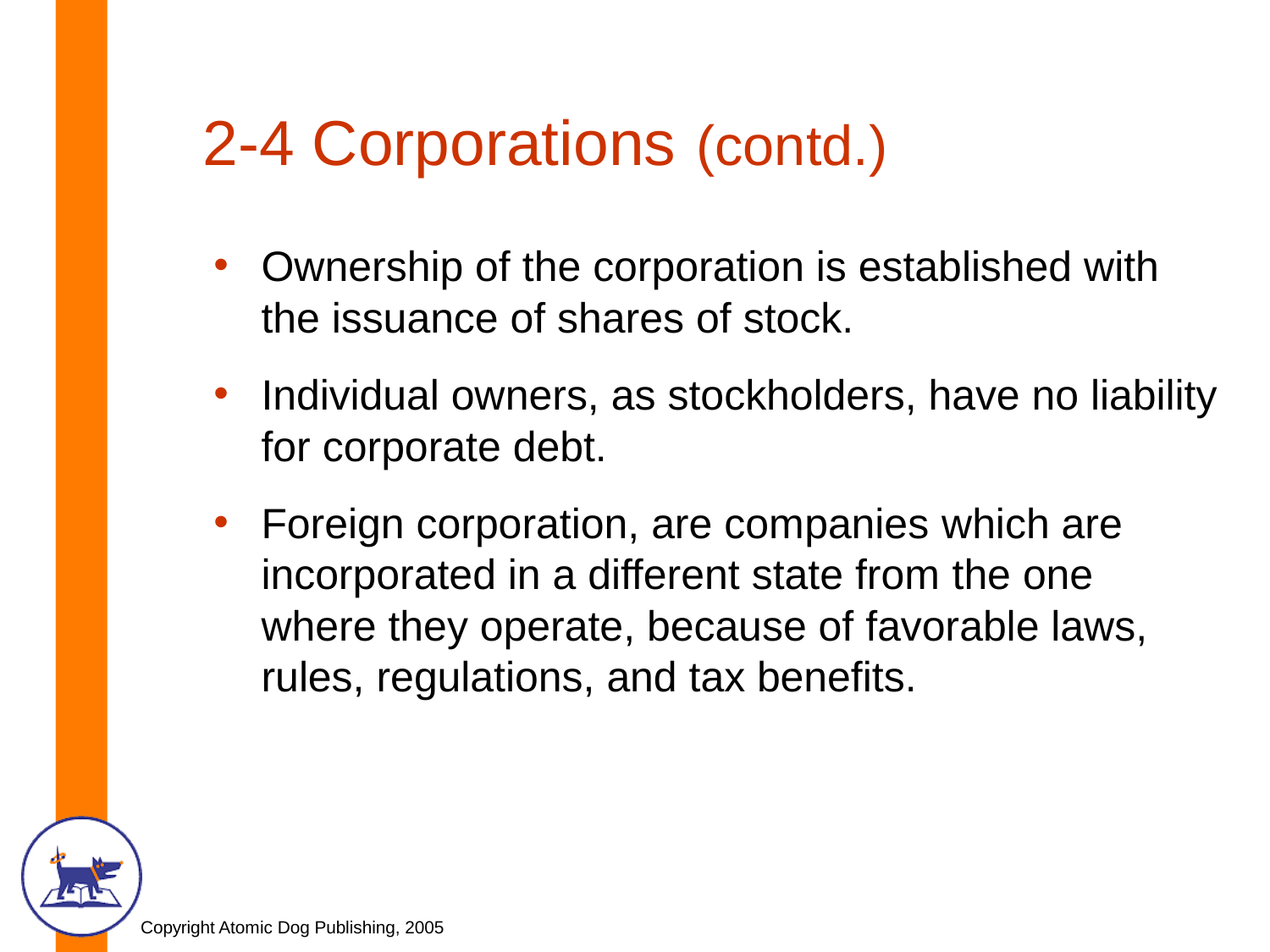## 2-4a How to Organize a Corporation

- A corporation has to comply with state regulations that require a certificate of incorporation, or a charter, to be filed with the state's attorney general.
- Corporate charter: A legal document that sets forth information about how the corporate entity intends to operate.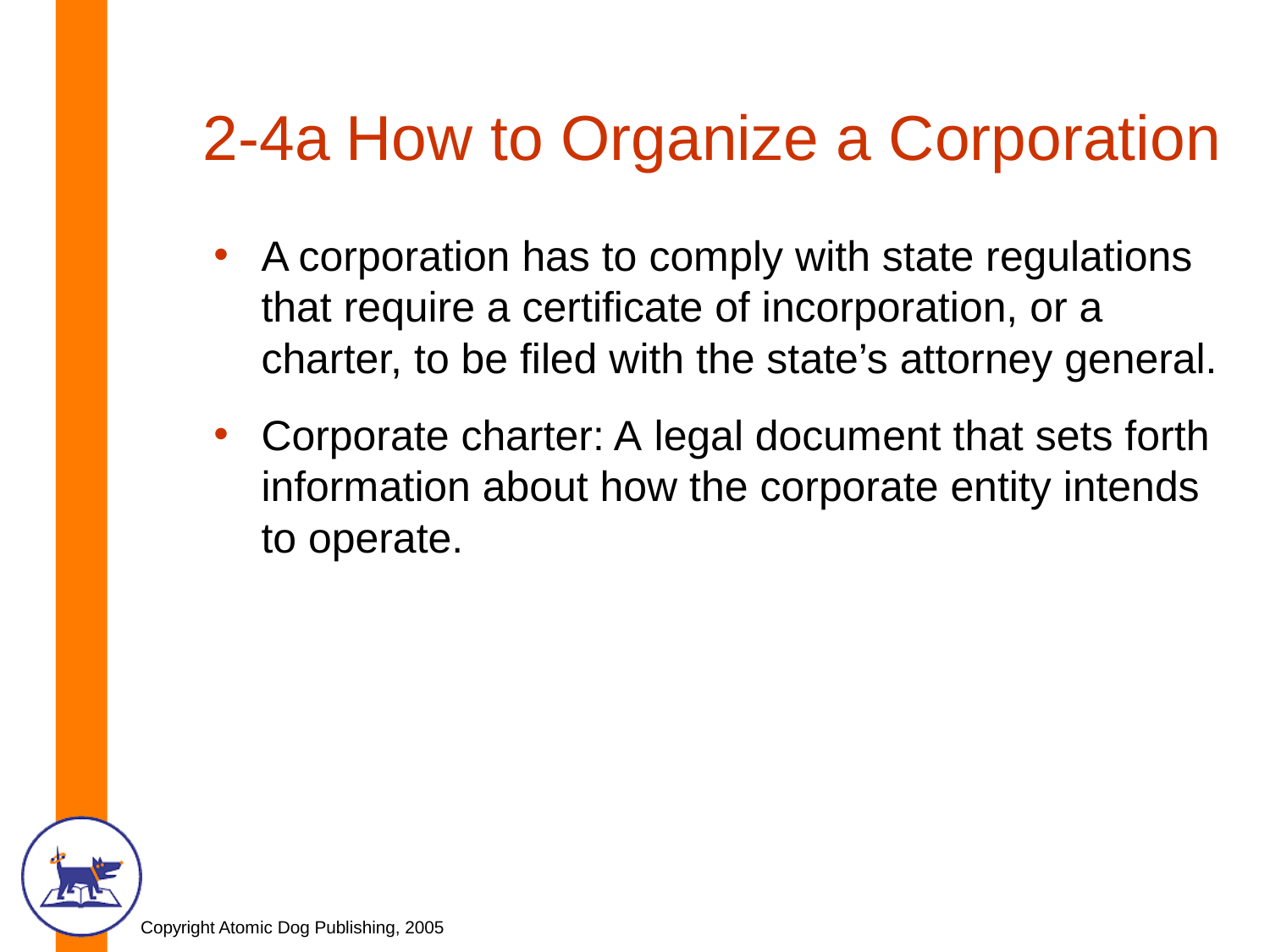## 2-4b Advantages of Corporations

- A corporation has certain advantages not open to other forms of organizations:
	- Limited liability
	- **•** Perpetuity
	- **Funding sources**
	- **Transfer of ownership**
	- **Separation of ownership and management**
	- **Expansion and contraction**

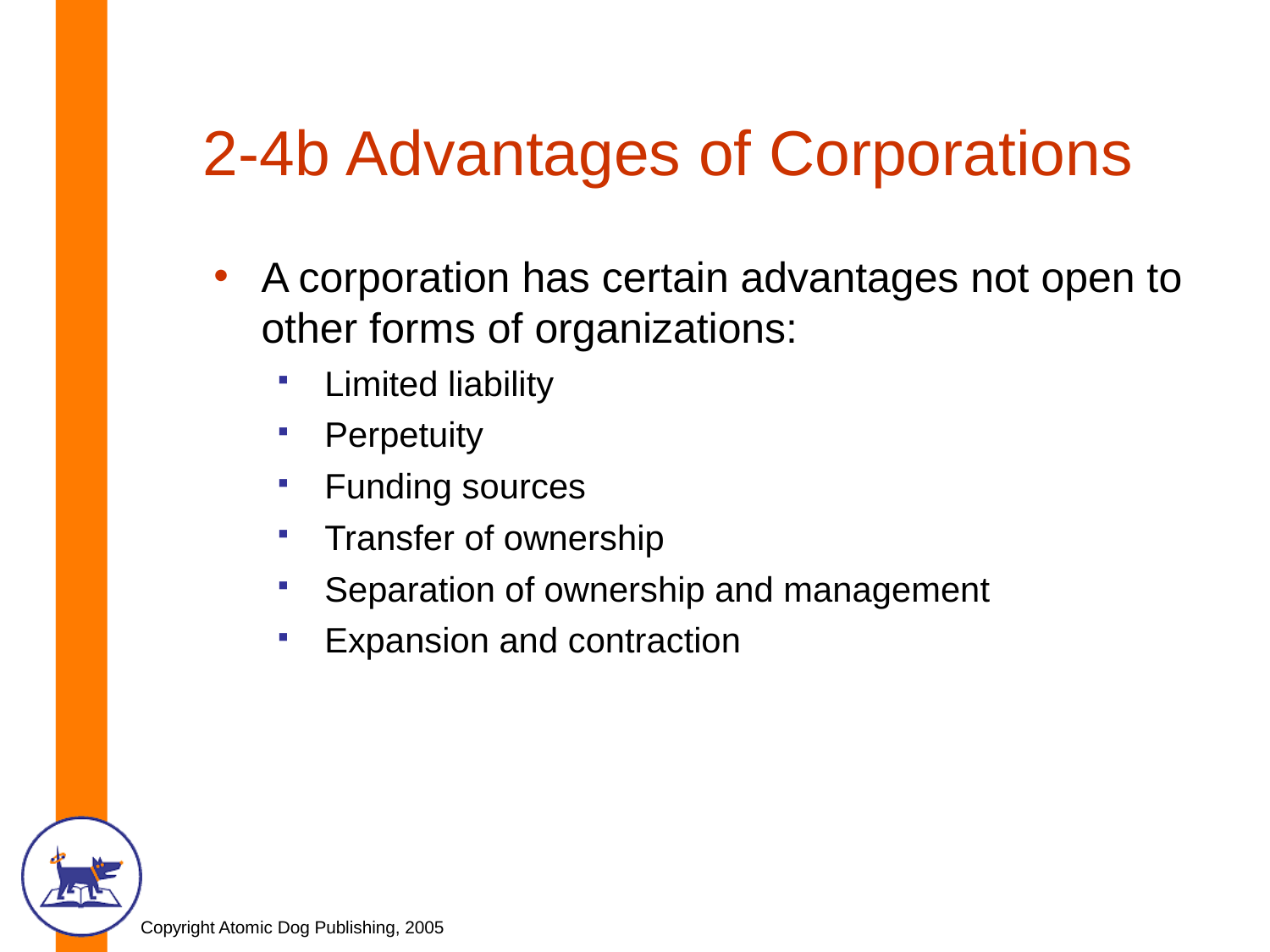# 2-4c Disadvantages of the Corporate Form of Ownership

- Disadvantages of a corporate form of ownership:
	- Cost, time and paper work
	- Taxation
	- Red tape, paperwork and regulations
	- **Perils of increasing capitalization**
	- Federal and state control
	- Charter restrictions

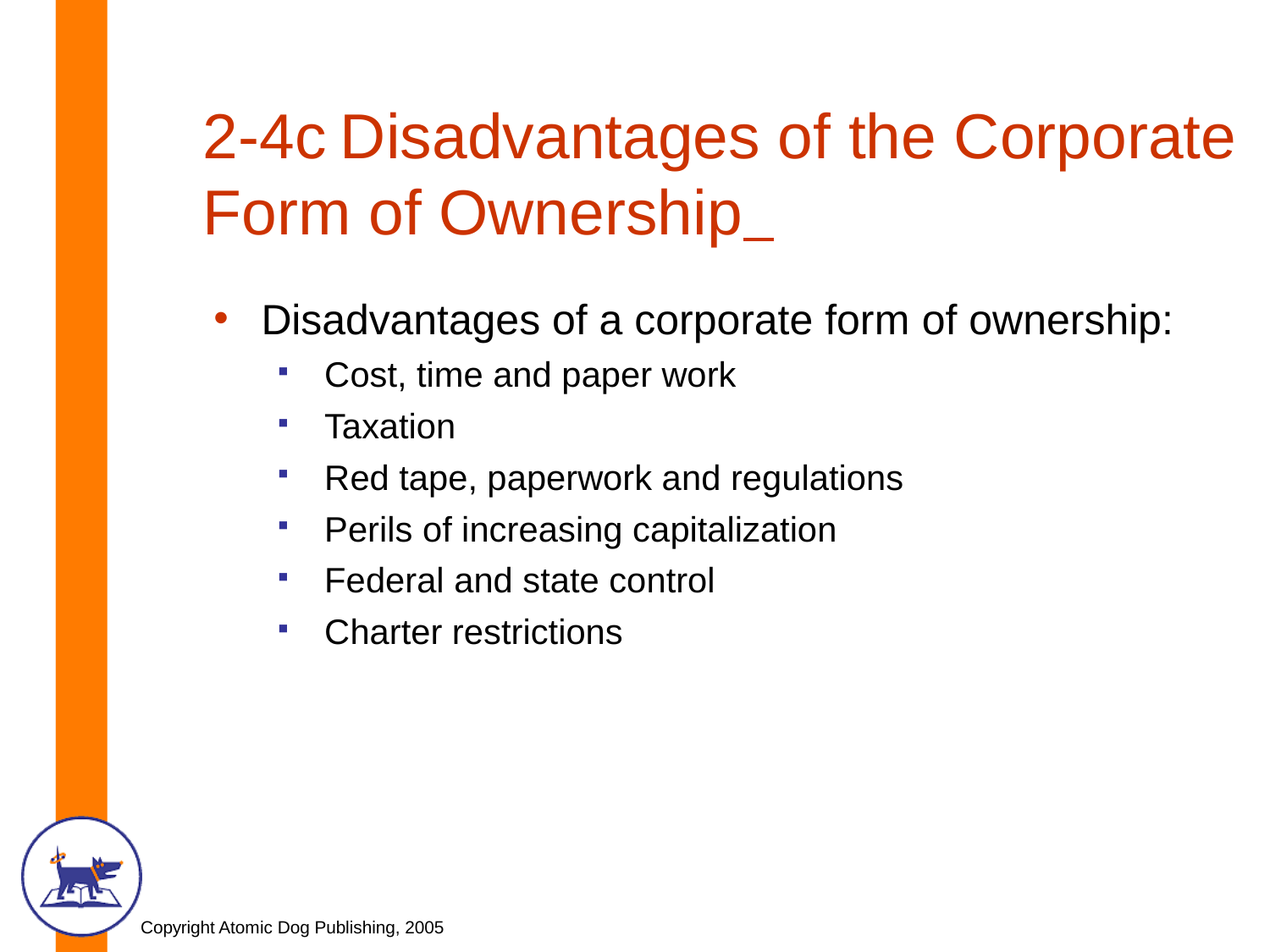## 2-4d The S Corporation

- In a move to equalize the tax burden for all forms of organizations, in 1954 the IRS created a new tax entity, the Subchapter (S) Corporation.
- S corporation is a corporate identity treated as an individual for income tax purposes.
- In order to qualify for S corporate status, a company must meet certain requirements:
	- All stockholders must be individuals, estates, and certain trusts.
	- There can be no more than 75 stockholders.
	- The business must be a domestic corporation.
	- Nonresident aliens cannot be stockholders.
	- There can be only one class of common stock.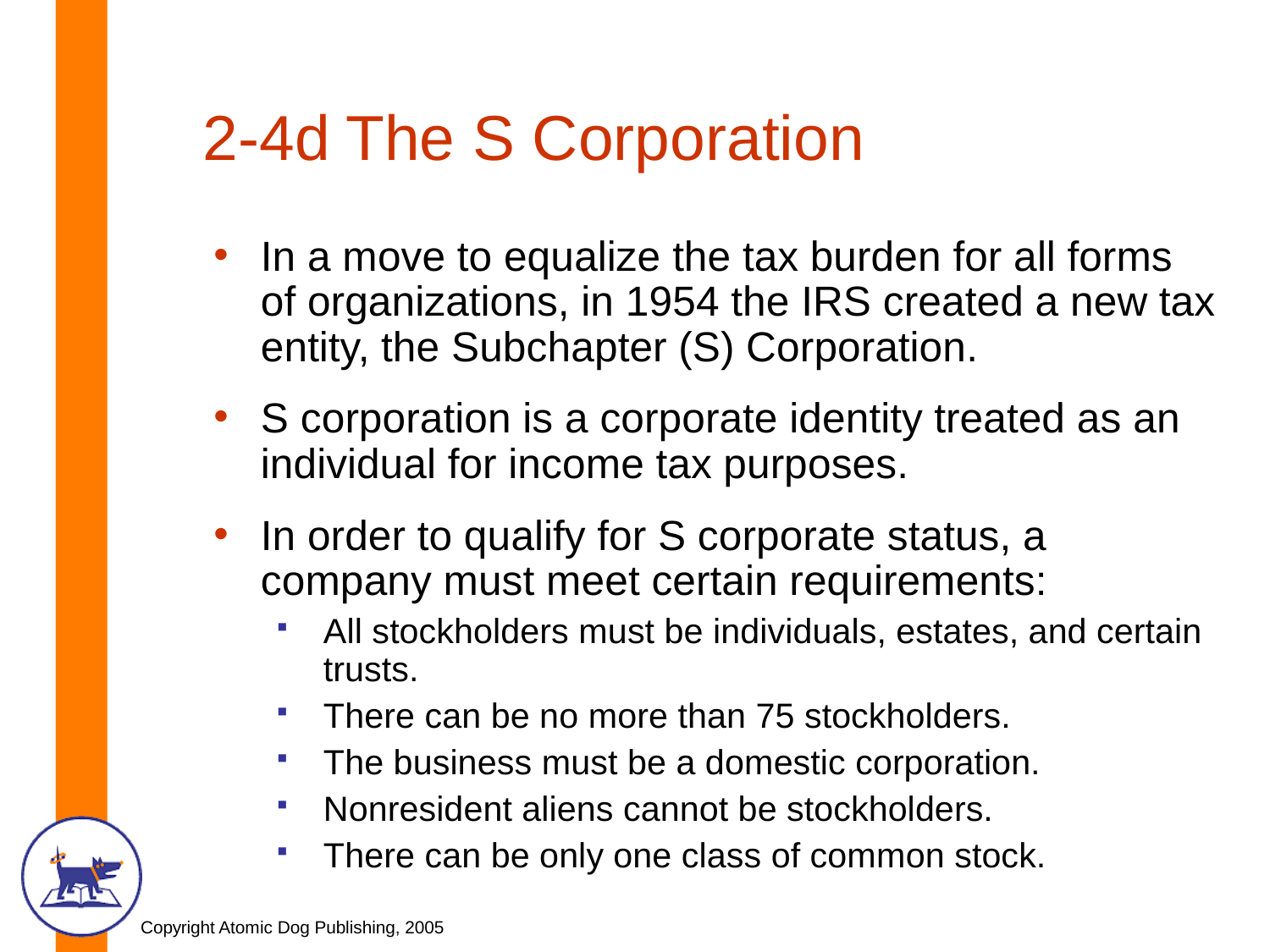# 2-4d The S Corporation (contd.)

- The corporate owners must file Form 2553 with the IRS, electing to be an S Corporation.
- The advantages of S corporations:
	- Corporate taxes are avoided.
	- Shareholders are taxed on the corporate income as if it were their own and pay the appropriate individual income taxes.
	- **Profits are not taxed at both the corporate and personal** levels, double taxation is avoided.
	- **The S corporation achieves equity of taxation with small** business single proprietorships, partnerships, and corporations.
	- In cases where the business is losing money, stockholders are allowed to deduct these losses from their income on an individual basis.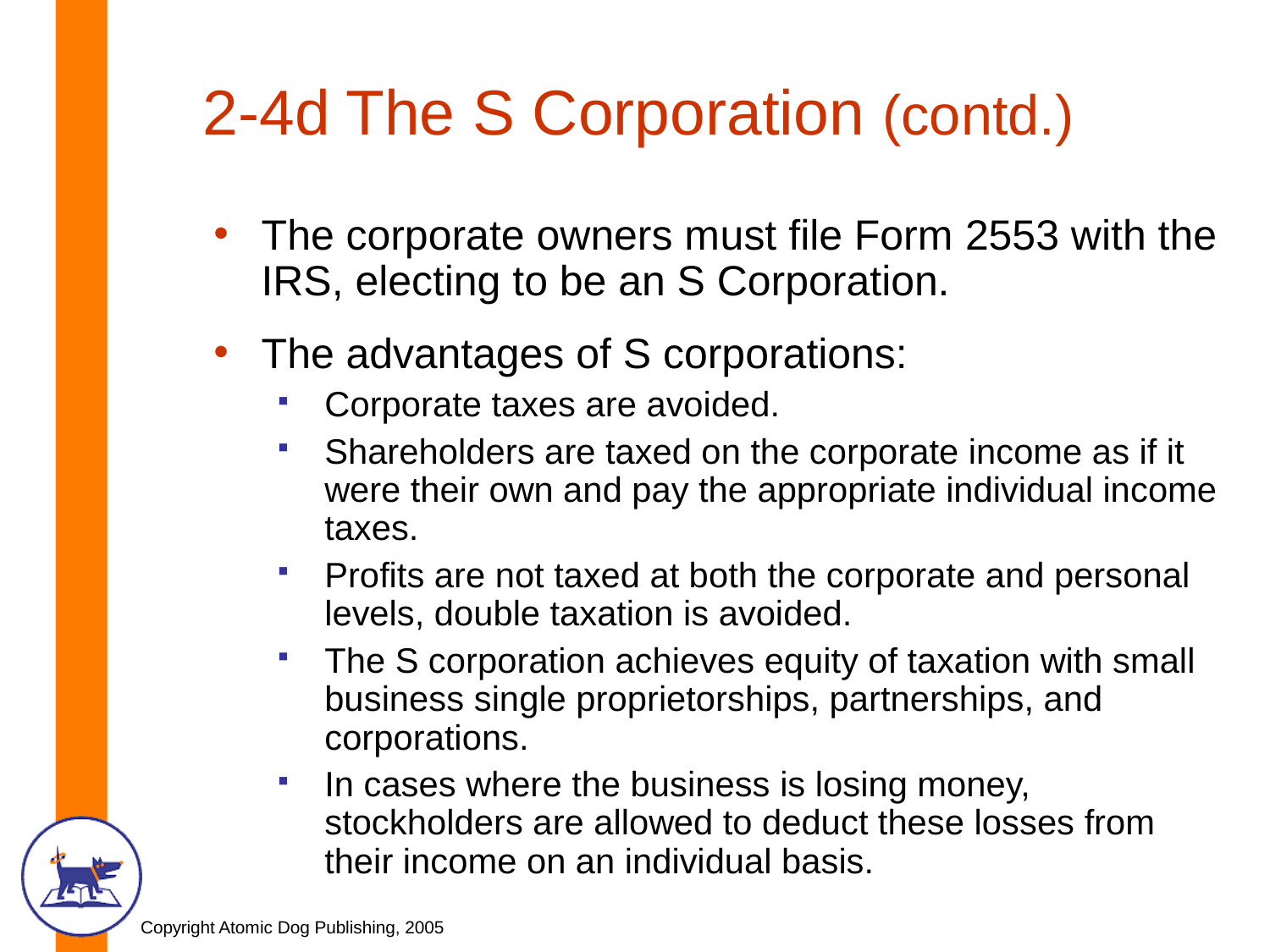## 2-4d The S Corporation (contd.)

- The disadvantages of S corporations:
	- Lower taxable income taxes for the C corporation may be lower than taxes on an individual resulting from the S corporation pass-through.
	- S corporation cannot deduct as business expenses, for tax purposes, many fringe benefits such as insurance.
	- While the typical corporation can offer a wide range of pension benefits, the S corporation's options are fewer.
	- Every state recognizes the S corporation for state tax purposes except Connecticut, the District of Columbia, Louisiana, New Hampshire, New Jersey, New York, Tennessee, Texas, and Vermont. Alaska, Florida, Nevada, South Dakota, Texas, Washington, and Wyoming have no state income taxes.

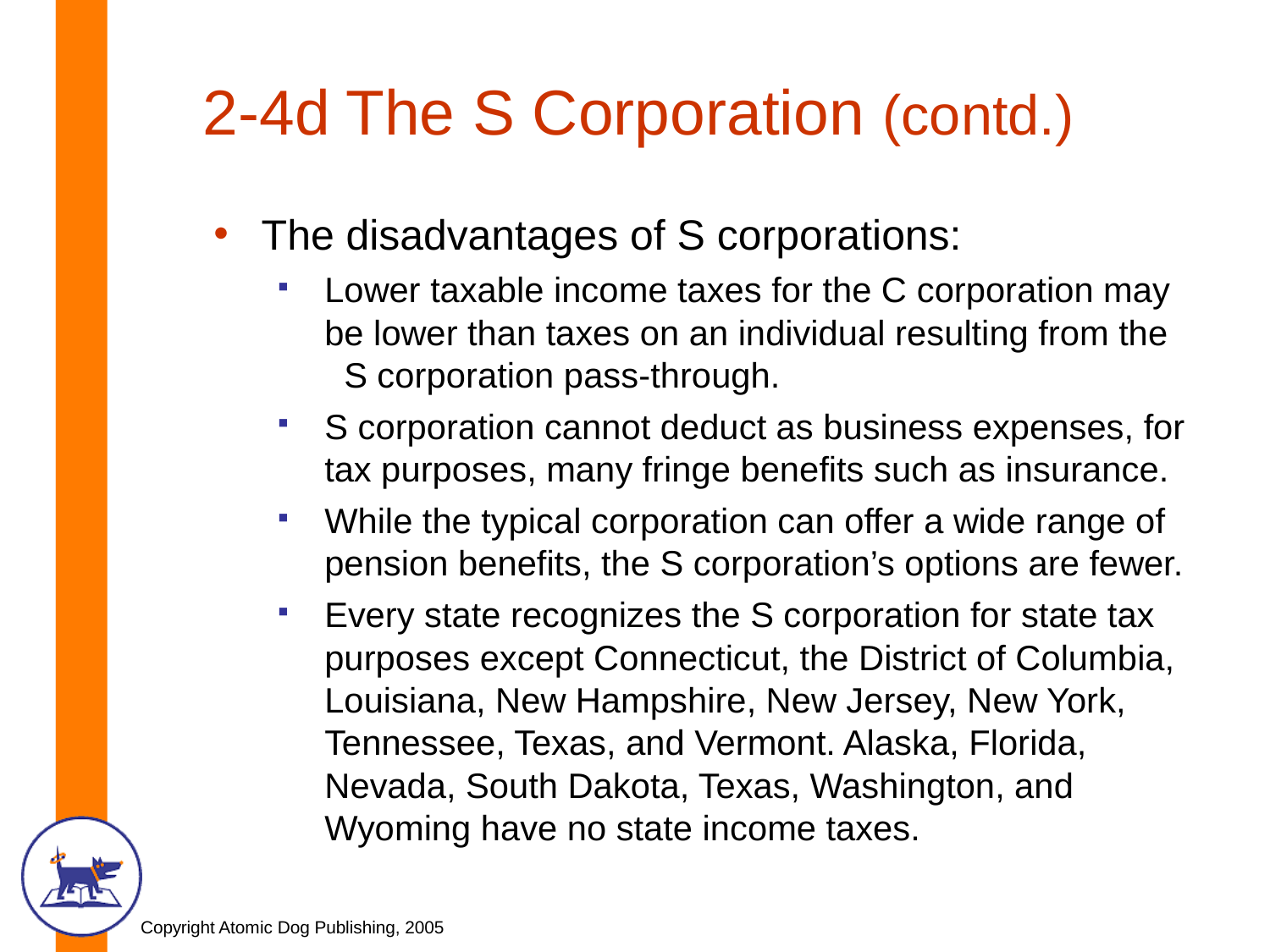# 2-4e The Limited Liability **Corporation**

- Both S and C corporations provide limited liability.
- The corporate form of organization reduces flexibility.
- A limited liability corporation (LLC) provides flexibility and limited liability while being treated by the IRS as a partnership.
- The LLC differs from the corporate organization:
	- Corporations have stockholders, LLCs have members.
	- Shares of stock are not issued.
	- Ownership is designated in the articles of organization.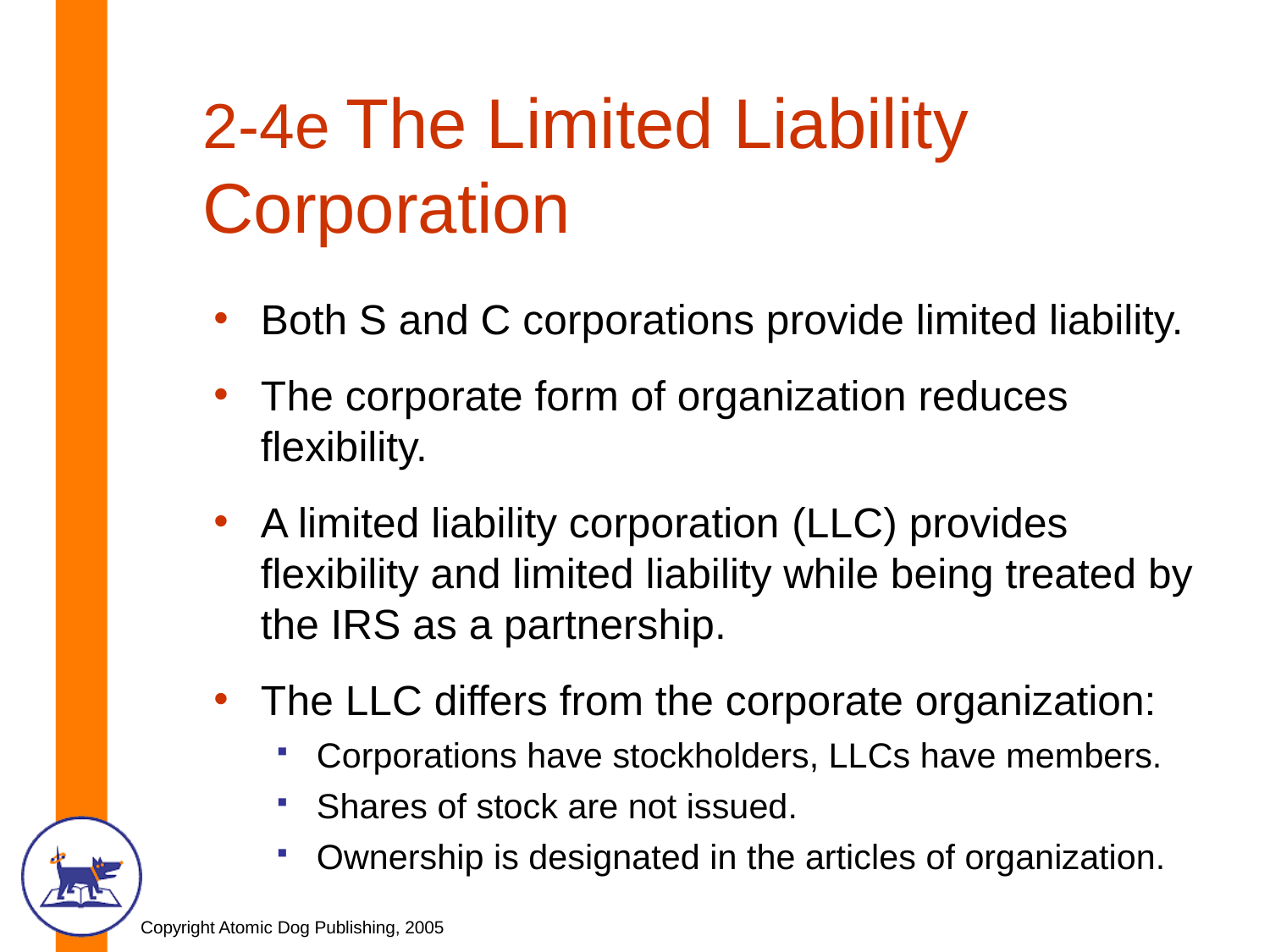# 2-4e The Limited Liability Corporation (contd.)

- As with the corporation, liability extends only to the amount of the member's capital contribution.
- Ownership interests can be transferred only with the unanimous written consent of the other members.
- **Duration of the limited liability corporation usually is** 30 years.

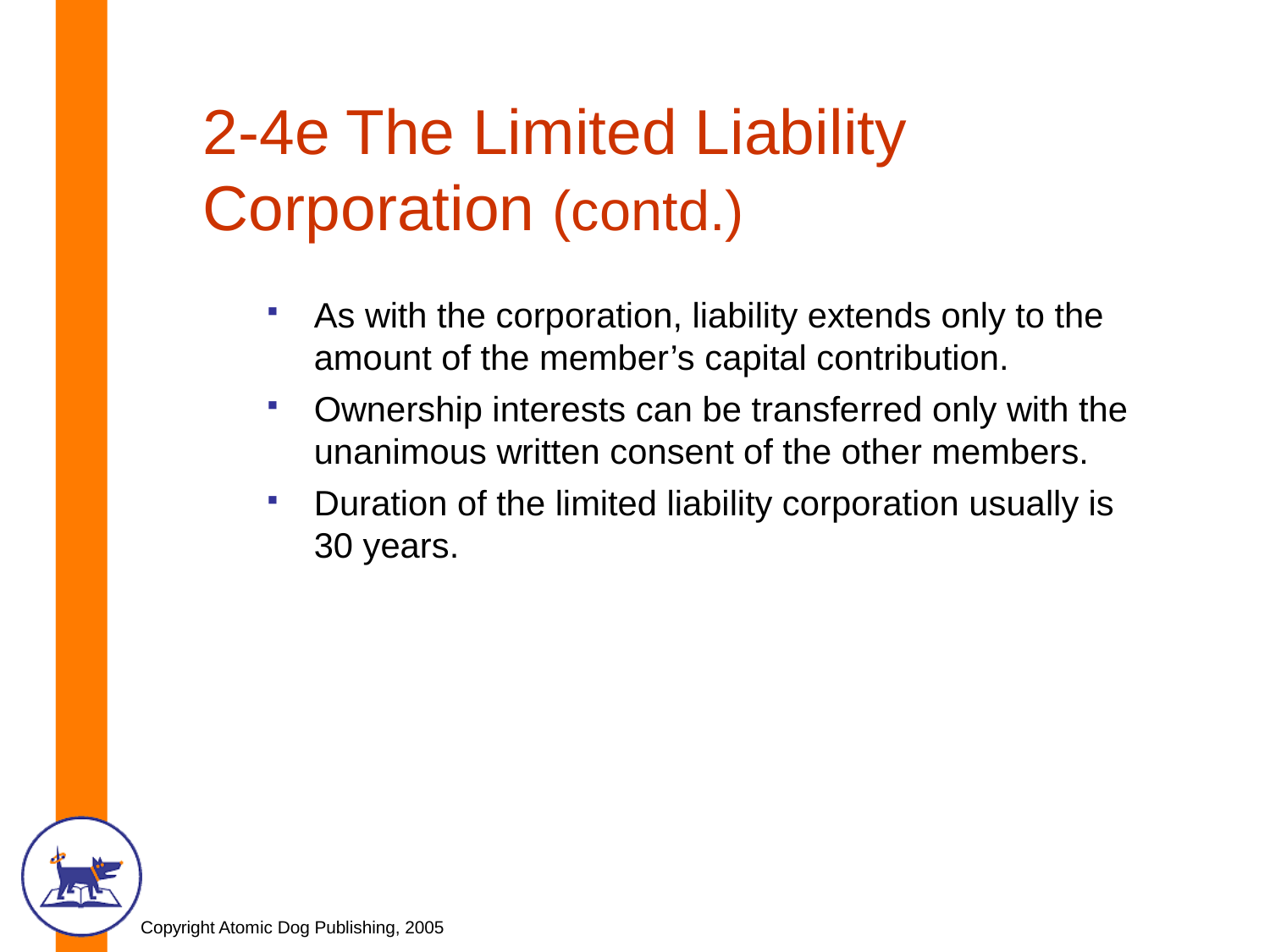# 2-4f The Choice: C, S, or Limited Liability Corporation?

- The choice should be based on the impact on the tax situation.
- The S corporation or LLC is useful for start-up operations or where the business is highly profitable.
- Companies do not benefit from an S corporation, where the owners receive most of the profits as salaries or benefits.
- Where benefit provisions are greater than tax savings, forming an S corporation or LLC is not beneficial to individuals and companies,
- The S corporation or LLC may not be beneficial in extremely small companies.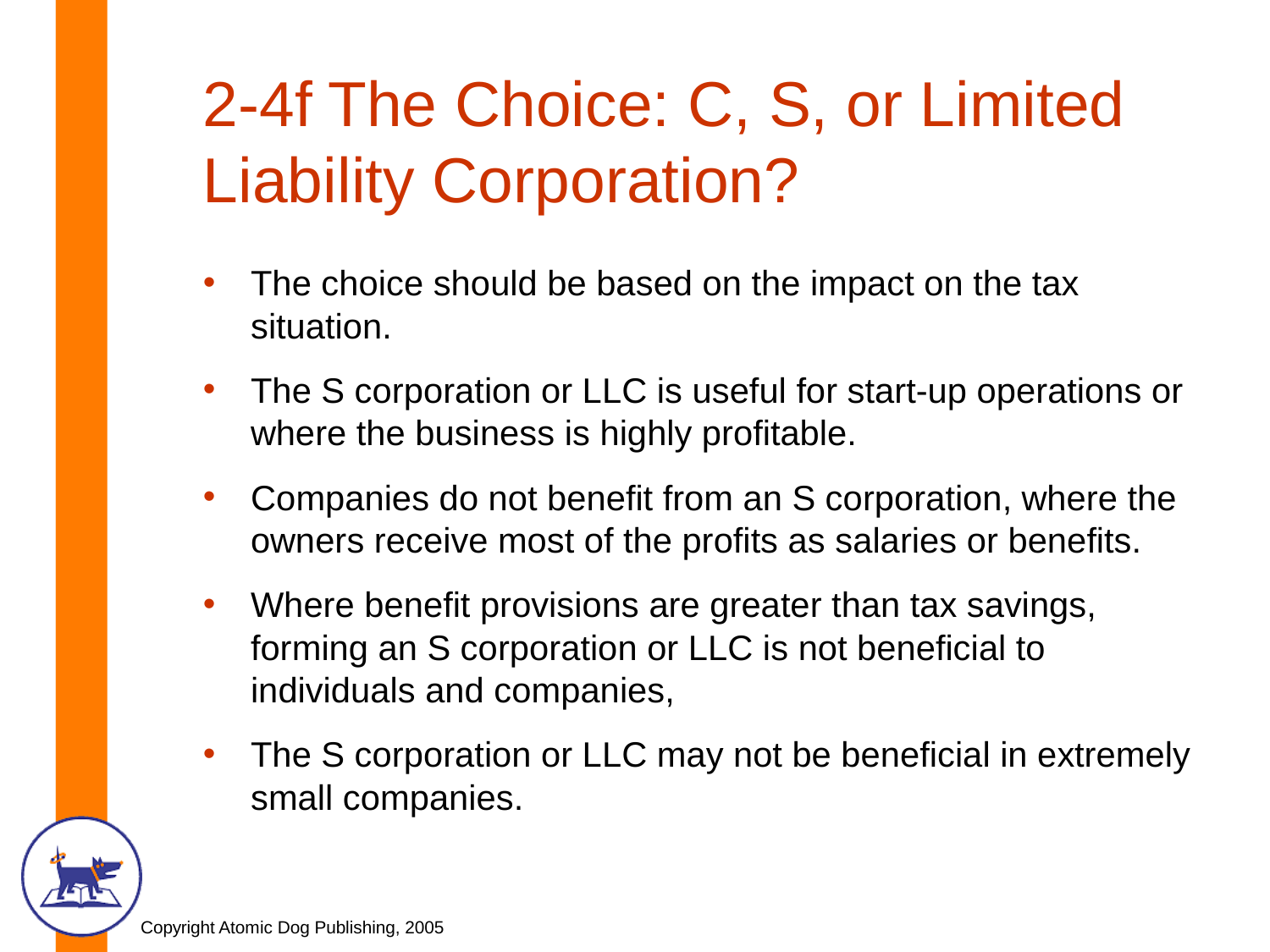## 2-5 Business Firm Classification

- Literally thousands of businesses constitute the U.S. economy.
- To understand economic activity and make sense of the vast array of firms, it is necessary to classify them by type.
- Trends describing viability of each sector and its importance to the economy as a whole can be examined.
- Analysis of these trends and identification of business classification also aid in choosing a job or career.

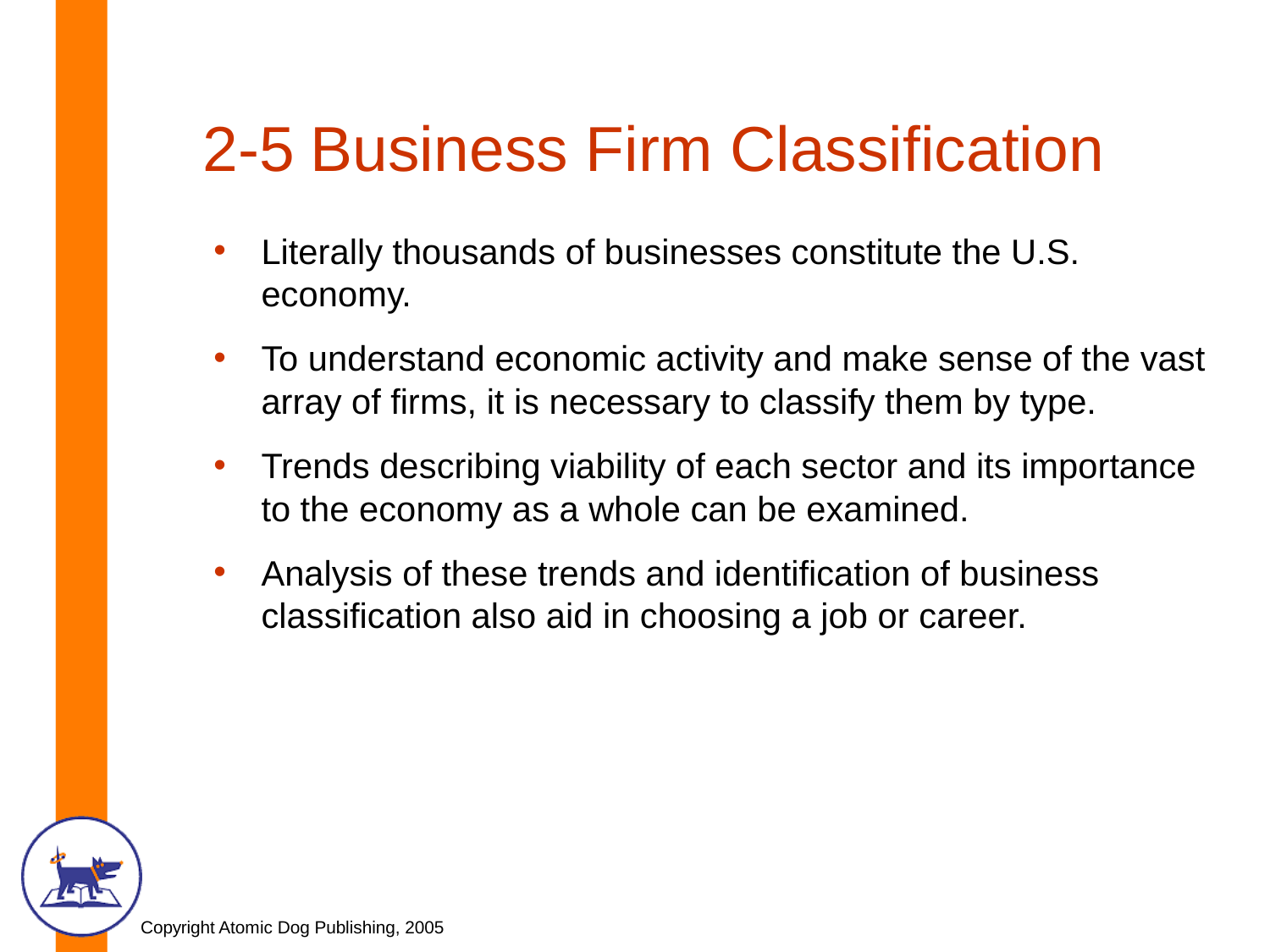# 2-5a North American Industry Classification System

- The North American Industry Classification System (NAICS) was developed to provide comparable statistics across the three countries covered under the North American Free Trade Agreement (NAFTA):
	- United States
	- Canada
	- Mexico
- The new classification system takes into account the "growth of service industries and developments in high technology."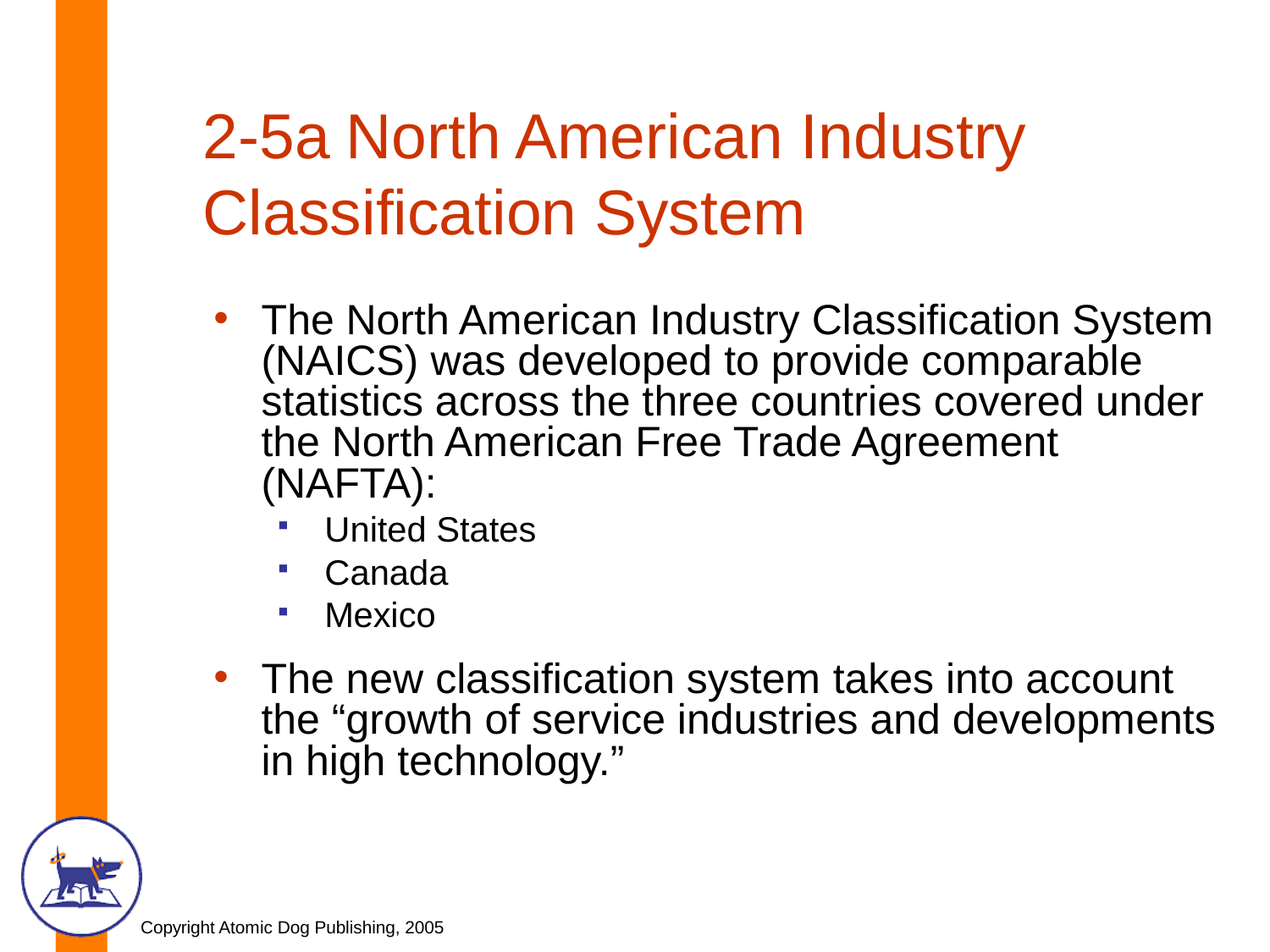# 2-5a North American Industry Classification System (contd.)

- Prior to NAICS adoption by the Office of Management and Budget (OMB) in 1997, businesses were classified by Standard Industry Classification (SIC) codes.
- SIC, developed in the 1930s, broke down business activities into four major classifications:
	- Retail
	- Wholesale
	- **Service**
	- Manufacturing